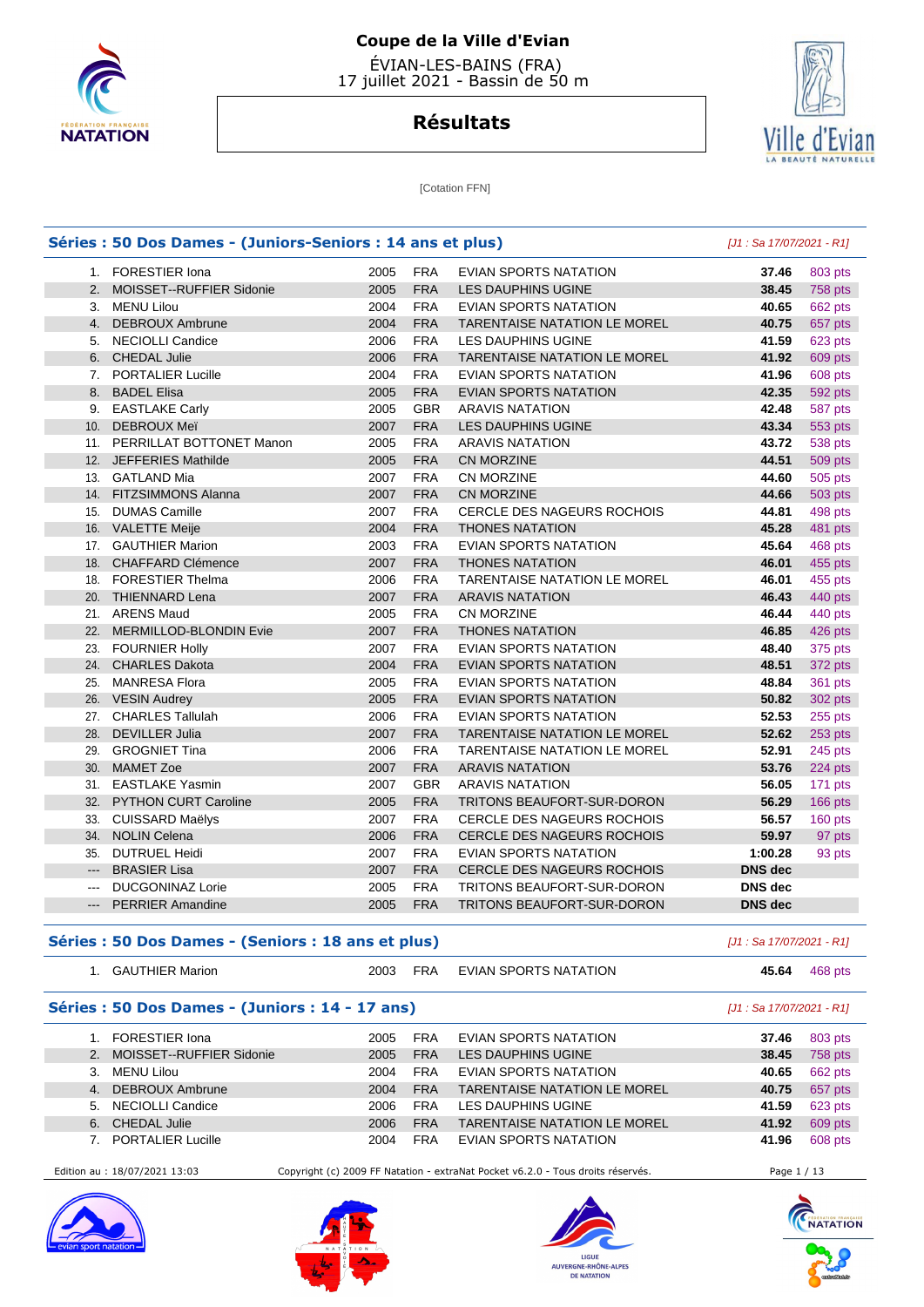

# **Résultats**



#### **(Suite) Séries : 50 Dos Dames - (Juniors : 14 - 17 ans)** [J1 : Sa 17/07/2021 - R1] 8. BADEL Elisa 2005 FRA EVIAN SPORTS NATATION **42.35** 592 pts 9. EASTLAKE Carly 2005 GBR ARAVIS NATATION **42.48** 587 pts 10. DEBROUX Meï 2007 FRA LES DAUPHINS UGINE **43.34** 553 pts 11. PERRILLAT BOTTONET Manon 2005 FRA ARAVIS NATATION **43.72** 538 pts 12. JEFFERIES Mathilde 2005 FRA CN MORZINE **44.51** 509 pts 13. GATLAND Mia 2007 FRA CN MORZINE **44.60** 505 pts 14. FITZSIMMONS Alanna 2007 FRA CN MORZINE **44.66** 503 pts 15. DUMAS Camille 2007 FRA CERCLE DES NAGEURS ROCHOIS **44.81** 498 pts 16. VALETTE Meije 2004 FRA THONES NATATION **45.28** 481 pts 17. CHAFFARD Clémence 2007 FRA THONES NATATION **46.01** 455 pts 17. FORESTIER Thelma 2006 FRA TARENTAISE NATATION LE MOREL **46.01** 455 pts 19. THIENNARD Lena 2007 FRA ARAVIS NATATION **46.43** 440 pts 20. ARENS Maud 2005 FRA CN MORZINE **46.44** 440 pts 21. MERMILLOD-BLONDIN Evie 2007 FRA THONES NATATION **46.85** 426 pts 22. FOURNIER Holly 2007 FRA EVIAN SPORTS NATATION **48.40** 375 pts 23. CHARLES Dakota 2004 FRA EVIAN SPORTS NATATION **48.51** 372 pts 24. MANRESA Flora 2005 FRA EVIAN SPORTS NATATION **48.84** 361 pts 25. VESIN Audrey 2005 FRA EVIAN SPORTS NATATION **50.82** 302 pts 26. CHARLES Tallulah 2006 FRA EVIAN SPORTS NATATION **52.53** 255 pts 27. DEVILLER Julia 2007 FRA TARENTAISE NATATION LE MOREL **52.62** 253 pts 28. GROGNIET Tina 2006 FRA TARENTAISE NATATION LE MOREL **52.91** 245 pts 29. MAMET Zoe 2007 FRA ARAVIS NATATION **53.76** 224 pts 30. EASTLAKE Yasmin 2007 GBR ARAVIS NATATION **56.05** 171 pts 31. PYTHON CURT Caroline 2005 FRA TRITONS BEAUFORT-SUR-DORON **56.29** 166 pts 32. CUISSARD Maëlys 2007 FRA CERCLE DES NAGEURS ROCHOIS **56.57** 160 pts 33. NOLIN Celena 2006 FRA CERCLE DES NAGEURS ROCHOIS **59.97** 97 pts 34. DUTRUEL Heidi 2007 FRA EVIAN SPORTS NATATION **1:00.28** 93 pts --- BRASIER Lisa 2007 FRA CERCLE DES NAGEURS ROCHOIS **DNS dec**  --- DUCGONINAZ Lorie 2005 FRA TRITONS BEAUFORT-SUR-DORON **DNS dec**  --- PERRIER Amandine 2005 FRA TRITONS BEAUFORT-SUR-DORON **DNS dec**

#### **Séries : 50 Dos Dames - (Jeunes : 11 - 13 ans)** [J1 : Sa 17/07/2021 - R1]

| 1.  | <b>MCARTHUR Izzy</b>         | 2008 | <b>FRA</b> | <b>CN MORZINE</b>                   | 40.22 | 680 pts   |
|-----|------------------------------|------|------------|-------------------------------------|-------|-----------|
| 2.  | <b>MURAT Justine</b>         | 2008 | <b>FRA</b> | TRITONS BEAUFORT-SUR-DORON          | 41.52 | 625 pts   |
| 3.  | MOISSET--RUFFIER Lison       | 2008 | <b>FRA</b> | <b>TARENTAISE NATATION LE MOREL</b> | 43.64 | 541 pts   |
| 4.  | <b>FOURCADE Chiara</b>       | 2009 | <b>FRA</b> | CN MORZINE                          | 45.75 | 464 pts   |
| 5.  | POURRAZ Anna                 | 2008 | <b>FRA</b> | <b>CERCLE DES NAGEURS ROCHOIS</b>   | 47.79 | 395 pts   |
| 6.  | <b>JACKSON Eva</b>           | 2008 | <b>FRA</b> | <b>CN MORZINE</b>                   | 48.75 | 364 pts   |
| 7.  | <b>BAUD Mila</b>             | 2008 | <b>FRA</b> | <b>CN MORZINE</b>                   | 51.10 | 294 pts   |
|     | 8. PEILLEX Laura             | 2010 | <b>FRA</b> | <b>EVIAN SPORTS NATATION</b>        | 51.16 | 292 pts   |
| 9.  | <b>GIROD Justine</b>         | 2009 | <b>FRA</b> | NAUTIC CLUB RUMILLY                 | 51.66 | 279 pts   |
| 10. | DEBROUX Zadie                | 2010 | <b>FRA</b> | LES DAUPHINS UGINE                  | 51.70 | 277 pts   |
| 11. | <b>CHAFFARD Mathilde</b>     | 2010 | <b>FRA</b> | <b>THONES NATATION</b>              | 52.51 | 256 pts   |
| 12. | PERRILLAT BOTTONET Anna      | 2008 | <b>FRA</b> | <b>ARAVIS NATATION</b>              | 53.09 | 241 pts   |
| 13. | <b>TUPIN Candice</b>         | 2008 | <b>FRA</b> | EVIAN SPORTS NATATION               | 53.80 | 223 pts   |
| 14. | <b>GRENIER Maddy</b>         | 2010 | <b>FRA</b> | <b>CERCLE DES NAGEURS ROCHOIS</b>   | 54.79 | 199 pts   |
| 15. | <b>GIBELLO-MILEN Camille</b> | 2008 | <b>FRA</b> | <b>THONES NATATION</b>              | 54.91 | 197 pts   |
| 16. | <b>MOLLIERE Leane</b>        | 2010 | <b>FRA</b> | TRITONS BEAUFORT-SUR-DORON          | 55.03 | 194 pts   |
| 17. | <b>BOUVIER Nolwenn</b>       | 2010 | <b>FRA</b> | <b>CN MORZINE</b>                   | 56.66 | $158$ pts |
| 18. | RIGOLIO Chiara               | 2008 | <b>FRA</b> | TRITONS BEAUFORT-SUR-DORON          | 57.66 | 138 pts   |
| 19. | DE PIERREPONT Freya          | 2008 | <b>FRA</b> | <b>CN MORZINE</b>                   | 57.71 | 138 pts   |
| 20. | <b>GUIGUES Clea</b>          | 2008 | <b>FRA</b> | TRITONS BEAUFORT-SUR-DORON          | 58.07 | $131$ pts |

Edition au : 18/07/2021 13:03 Copyright (c) 2009 FF Natation - extraNat Pocket v6.2.0 - Tous droits réservés. Page 2 / 13









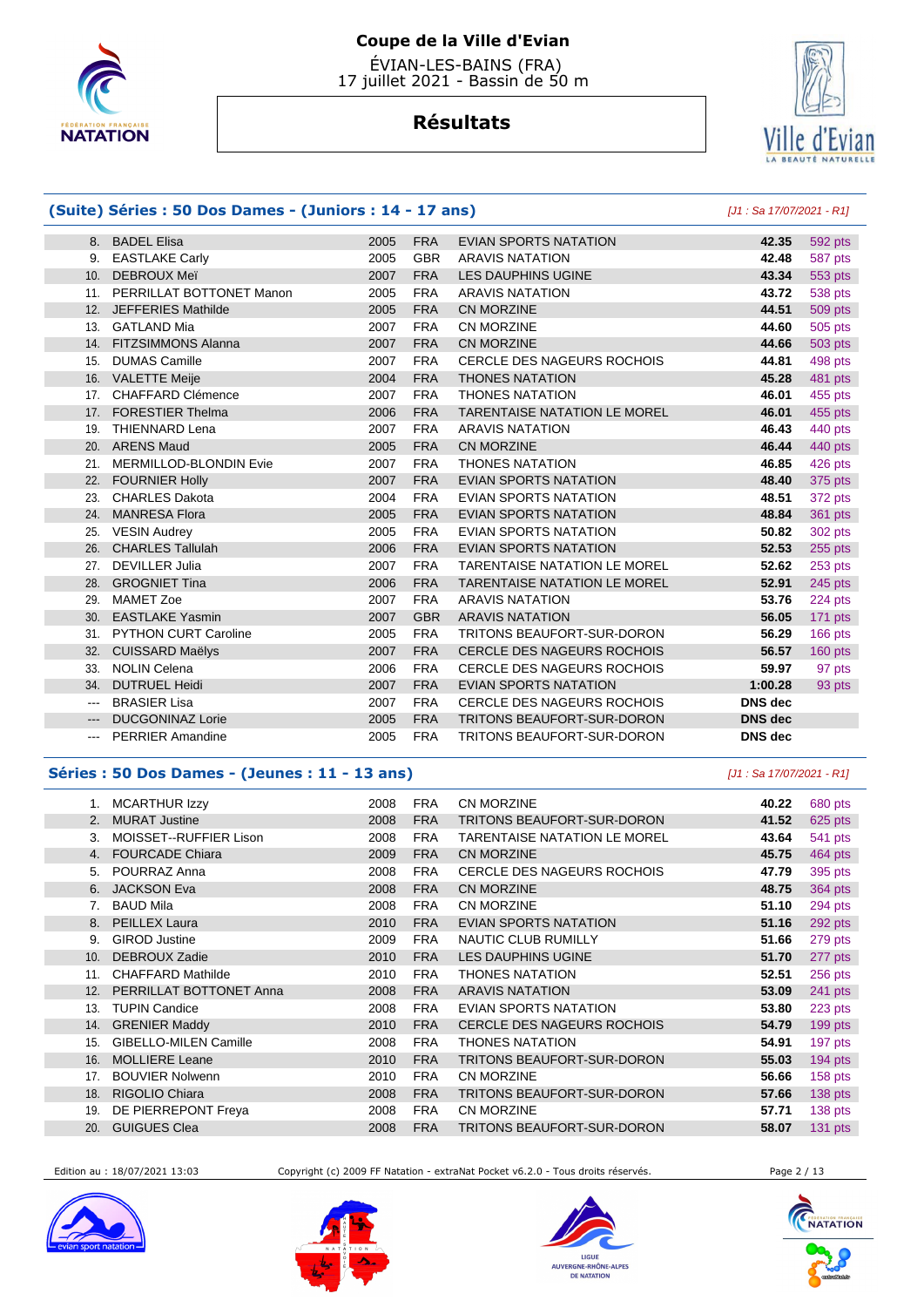

# Ville d 'Evian

# **Résultats**

|                        | (Suite) Séries : 50 Dos Dames - (Jeunes : 11 - 13 ans) | [J1 : Sa 17/07/2021 - R1] |            |                                   |            |           |
|------------------------|--------------------------------------------------------|---------------------------|------------|-----------------------------------|------------|-----------|
| 21.                    | LAMBERT DELRIEU Maëva                                  | 2009                      | <b>FRA</b> | NAUTIC CLUB RUMILLY               | 58.23      | 128 pts   |
| 22.                    | <b>CHAPMAN Ellianne</b>                                | 2010                      | <b>FRA</b> | CN MORZINE                        | 59.42      | $107$ pts |
| 23.                    | CUISSARD Eloïse                                        | 2009                      | <b>FRA</b> | <b>CERCLE DES NAGEURS ROCHOIS</b> | 59.69      | $102$ pts |
| 24.                    | <b>BELLATON Inès</b>                                   | 2009                      | <b>FRA</b> | <b>CERCLE DES NAGEURS ROCHOIS</b> | 59.94      | 98 pts    |
| 25.                    | <b>TAVERNIER Latika</b>                                | 2010                      | <b>FRA</b> | CN MORZINE                        | 1:00.22    | 93 pts    |
| 26.                    | <b>DESBIOLLES Alice</b>                                | 2009                      | <b>FRA</b> | <b>CERCLE DES NAGEURS ROCHOIS</b> | 1:01.69    | 72 pts    |
| 27.                    | PICHON Julie                                           | 2010                      | <b>FRA</b> | CERCLE DES NAGEURS ROCHOIS        | 1:03.20    | 52 pts    |
| 28.                    | LEPLANQUAIS Heidi                                      | 2010                      | <b>FRA</b> | <b>THONES NATATION</b>            | 1:04.36    | 39 pts    |
| 29.                    | BASTARD-ROSSET Janelle                                 | 2009                      | <b>FRA</b> | ARAVIS NATATION                   | 1:05.27    | 31 pts    |
| 30.                    | <b>BELLATON Camille</b>                                | 2010                      | <b>FRA</b> | <b>CERCLE DES NAGEURS ROCHOIS</b> | 1:10.78    | 1 pt      |
| $\frac{1}{2}$          | <b>BRUYERE Clarisse</b>                                | 2008                      | <b>FRA</b> | NAUTIC CLUB RUMILLY               | <b>DSQ</b> |           |
| $\qquad \qquad \cdots$ | <b>COLLOMBAR Tessa</b>                                 | 2010                      | <b>FRA</b> | CN MORZINE                        | <b>DSQ</b> |           |
|                        |                                                        |                           |            |                                   |            |           |

#### **Séries : 50 Dos Dames - (Avenirs : 6 - 10 ans)** [J1 : Sa 17/07/2021 - R1]

| BRODIN Clémence        | 2011 | FRA | CERCLE DES NAGEURS ROCHOIS | 50.11   | 323 pts              |
|------------------------|------|-----|----------------------------|---------|----------------------|
| <b>BARBAZ Ludivine</b> | 2011 | FRA | EVIAN SPORTS NATATION      | 55.23   | 189 pts              |
| BRUN Emma              | 2011 | FRA | NAUTIC CLUB RUMILLY        |         | <b>59.14</b> 111 pts |
| <b>BADEL Rose</b>      | 2011 | FRA | EVIAN SPORTS NATATION      | 1:07.08 | 16 pts               |
|                        |      |     |                            |         |                      |

#### **Séries : 50 Brasse Dames - (Juniors-Seniors : 14 ans et plus)** [J1 : Sa 17/07/2021 - R1]

| 1.  | MOISSET--RUFFIER Sidonie       | 2005 | <b>FRA</b> | <b>LES DAUPHINS UGINE</b>           | 41.60 | 779 pts        |
|-----|--------------------------------|------|------------|-------------------------------------|-------|----------------|
| 2.  | <b>BUCHS Mélissa</b>           | 1993 | <b>FRA</b> | CN HAUT-GIFFRE SAMOËNS              | 43.06 | 715 pts        |
| 3.  | <b>VULLIET Constance</b>       | 1994 | <b>FRA</b> | <b>ARAVIS NATATION</b>              | 44.19 | 668 pts        |
| 4.  | <b>FEIGE Lorine</b>            | 1998 | <b>FRA</b> | CERCLE DES NAGEURS ROCHOIS          | 45.33 | 622 pts        |
| 5.  | <b>TELLIEZ Eloise</b>          | 2004 | <b>FRA</b> | <b>ARAVIS NATATION</b>              | 45.72 | 607 pts        |
|     | PERRILLAT BOTTONET Manon       | 2005 | <b>FRA</b> | <b>ARAVIS NATATION</b>              | 46.57 | 574 pts        |
| 7.  | <b>FAVRE Carline</b>           | 2007 | <b>FRA</b> | <b>THONES NATATION</b>              | 46.92 | <b>561 pts</b> |
| 8.  | <b>DUMAS Camille</b>           | 2007 | <b>FRA</b> | <b>CERCLE DES NAGEURS ROCHOIS</b>   | 47.32 | 546 pts        |
| 9.  | <b>CHAFFARD Clémence</b>       | 2007 | <b>FRA</b> | <b>THONES NATATION</b>              | 47.33 | <b>546 pts</b> |
| 10. | <b>COTTET-DUMOULIN Aurélie</b> | 2006 | <b>FRA</b> | <b>CN MORZINE</b>                   | 47.58 | 536 pts        |
| 11. | <b>CONSTANT Charlotte</b>      | 2004 | <b>FRA</b> | <b>CERCLE DES NAGEURS ROCHOIS</b>   | 47.65 | 534 pts        |
| 12. | <b>ARENS Maud</b>              | 2005 | <b>FRA</b> | CN MORZINE                          | 47.67 | 533 pts        |
| 13. | <b>MILLET Solène</b>           | 2003 | <b>FRA</b> | <b>EVIAN SPORTS NATATION</b>        | 47.72 | 531 pts        |
| 14. | <b>DELERCE Mathilde</b>        | 2005 | <b>FRA</b> | <b>CN MORZINE</b>                   | 47.74 | 531 pts        |
| 15. | <b>GATLAND Mia</b>             | 2007 | <b>FRA</b> | <b>CN MORZINE</b>                   | 49.60 | 465 pts        |
| 16. | <b>COQUILLARD Pauline</b>      | 2006 | <b>FRA</b> | <b>CN MORZINE</b>                   | 49.61 | 464 pts        |
| 17. | <b>CHARLES Dakota</b>          | 2004 | <b>FRA</b> | <b>EVIAN SPORTS NATATION</b>        | 49.76 | 459 pts        |
| 18. | <b>CHARLES Tallulah</b>        | 2006 | <b>FRA</b> | <b>EVIAN SPORTS NATATION</b>        | 50.49 | 435 pts        |
| 19. | <b>FOURNIER Holly</b>          | 2007 | <b>FRA</b> | <b>EVIAN SPORTS NATATION</b>        | 51.08 | 416 pts        |
| 20. | <b>MANRESA Flora</b>           | 2005 | <b>FRA</b> | <b>EVIAN SPORTS NATATION</b>        | 51.35 | 407 pts        |
| 21. | REYNOLDS Cécilia               | 2007 | <b>FRA</b> | <b>CN MORZINE</b>                   | 53.00 | 356 pts        |
| 22. | <b>FORESTIER Thelma</b>        | 2006 | <b>FRA</b> | <b>TARENTAISE NATATION LE MOREL</b> | 53.63 | 337 pts        |
| 23. | DI LUZIO Lily                  | 2006 | <b>FRA</b> | <b>TARENTAISE NATATION LE MOREL</b> | 53.72 | 335 pts        |
| 24. | <b>VESIN Audrey</b>            | 2005 | <b>FRA</b> | <b>EVIAN SPORTS NATATION</b>        | 53.86 | 331 pts        |
| 25. | <b>CUISSARD Maëlys</b>         | 2007 | <b>FRA</b> | <b>CERCLE DES NAGEURS ROCHOIS</b>   | 55.71 | 279 pts        |
| 26. | <b>PERRIER Amandine</b>        | 2005 | <b>FRA</b> | TRITONS BEAUFORT-SUR-DORON          | 56.21 | 266 pts        |
| 27. | <b>MAMET Zoe</b>               | 2007 | <b>FRA</b> | <b>ARAVIS NATATION</b>              | 56.29 | 264 pts        |
| 28. | <b>PYTHON CURT Caroline</b>    | 2005 | <b>FRA</b> | TRITONS BEAUFORT-SUR-DORON          | 57.18 | 242 pts        |
| 29. | <b>DUTRUEL Heidi</b>           | 2007 | <b>FRA</b> | <b>EVIAN SPORTS NATATION</b>        | 57.29 | 239 pts        |
| 30. | <b>NOLIN Celena</b>            | 2006 | <b>FRA</b> | <b>CERCLE DES NAGEURS ROCHOIS</b>   | 58.52 | 210 pts        |
| 31. | <b>DEVILLER Julia</b>          | 2007 | <b>FRA</b> | <b>TARENTAISE NATATION LE MOREL</b> | 58.93 | 201 pts        |
|     |                                |      |            |                                     |       |                |

 **Edition au : 18/07/2021 13:03 Copyright (c) 2009 FF Natation - extraNat Pocket v6.2.0 - Tous droits réservés. Page 3 / 13** 









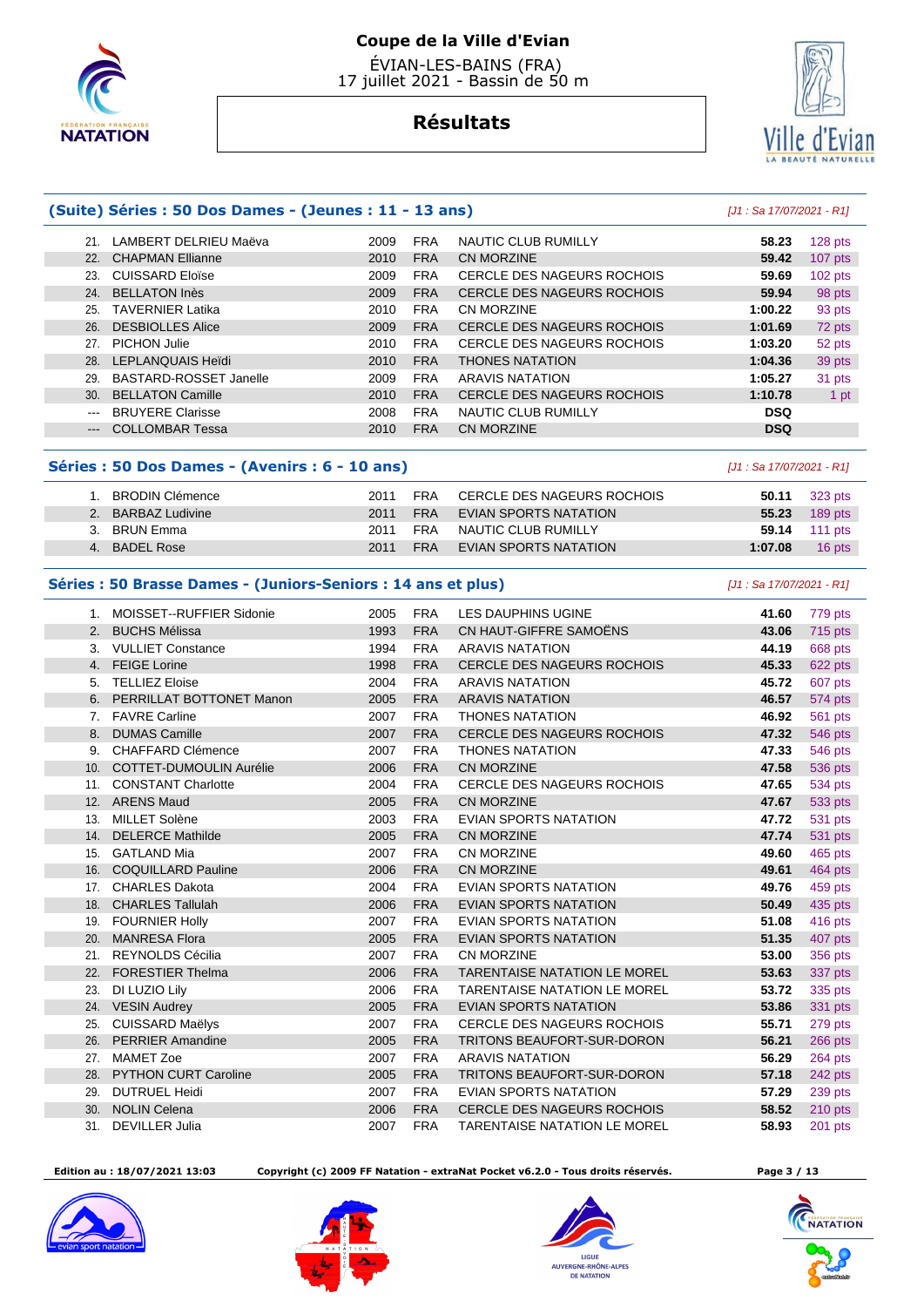

#### **Coupe de la Ville d'Evian ÉVIAN-LES-BAINS (FRA) 17 juillet 2021 - Bassin de 50 m**

### **Résultats**

**(Suite) Séries : 50 Brasse Dames - (Juniors-Seniors : 14 ans et plus) [J1 : Sa 17/07/2021 - R1]**



|                                                       | 32. GROGNIET Tina                                  | 2006 | <b>FRA</b> | <b>TARENTAISE NATATION LE MOREL</b> | 59.16                     | $195$ pts |
|-------------------------------------------------------|----------------------------------------------------|------|------------|-------------------------------------|---------------------------|-----------|
| $--$                                                  | <b>ARNAUD Betty</b>                                | 2002 | <b>FRA</b> | <b>TARENTAISE NATATION LE MOREL</b> | <b>DNS</b> dec            |           |
|                                                       | <b>BRASIER Lisa</b>                                | 2007 | <b>FRA</b> | CERCLE DES NAGEURS ROCHOIS          | <b>DNS</b> dec            |           |
| $\cdots$                                              | <b>DUCGONINAZ Lorie</b>                            | 2005 | <b>FRA</b> | TRITONS BEAUFORT-SUR-DORON          | <b>DNS</b> dec            |           |
|                                                       | --- GUILLOT Elsa                                   | 2001 | <b>FRA</b> | CN HAUT-GIFFRE SAMOËNS              | <b>DNS</b> dec            |           |
| $- - -$                                               | RAZAFIMAHARO Jeanne                                | 2002 | <b>FRA</b> | <b>TARENTAISE NATATION LE MOREL</b> | <b>DNS</b> dec            |           |
| Séries : 50 Brasse Dames - (Seniors : 18 ans et plus) |                                                    |      |            |                                     | [J1 : Sa 17/07/2021 - R1] |           |
|                                                       | 1. BUCHS Mélissa                                   | 1993 | <b>FRA</b> | CN HAUT-GIFFRE SAMOËNS              | 43.06                     | 715 pts   |
|                                                       | 2. VULLIET Constance                               | 1994 | <b>FRA</b> | <b>ARAVIS NATATION</b>              | 44.19                     | 668 pts   |
|                                                       | 3. FEIGE Lorine                                    | 1998 | <b>FRA</b> | <b>CERCLE DES NAGEURS ROCHOIS</b>   | 45.33                     | 622 pts   |
| 4.                                                    | <b>MILLET Solène</b>                               | 2003 | <b>FRA</b> | <b>EVIAN SPORTS NATATION</b>        | 47.72                     | 531 pts   |
| $\sim$                                                | <b>ARNAUD Betty</b>                                | 2002 | <b>FRA</b> | <b>TARENTAISE NATATION LE MOREL</b> | <b>DNS</b> dec            |           |
| $\qquad \qquad - -$                                   | <b>GUILLOT Elsa</b>                                | 2001 | <b>FRA</b> | CN HAUT-GIFFRE SAMOËNS              | <b>DNS</b> dec            |           |
|                                                       | RAZAFIMAHARO Jeanne                                | 2002 | <b>FRA</b> | <b>TARENTAISE NATATION LE MOREL</b> | <b>DNS</b> dec            |           |
|                                                       | Séries : 50 Brasse Dames - (Juniors : 14 - 17 ans) |      |            |                                     | [J1: Sa 17/07/2021 - R1]  |           |
|                                                       | 1. MOISSET--RUFFIER Sidonie                        | 2005 | <b>FRA</b> | LES DAUPHINS UGINE                  | 41.60                     | 779 pts   |
|                                                       | 2. TELLIEZ Eloise                                  | 2004 | <b>FRA</b> | <b>ARAVIS NATATION</b>              | 45.72                     | 607 pts   |
|                                                       | 3. PERRILLAT BOTTONET Manon                        | 2005 | <b>FRA</b> | <b>ARAVIS NATATION</b>              | 46.57                     | 574 pts   |
|                                                       | 4. FAVRE Carline                                   | 2007 | <b>FRA</b> | <b>THONES NATATION</b>              | 46.92                     | 561 pts   |
|                                                       | 5. DUMAS Camille                                   | 2007 | <b>FRA</b> | <b>CERCLE DES NAGEURS ROCHOIS</b>   | 47.32                     | 546 pts   |
|                                                       | 6. CHAFFARD Clémence                               | 2007 | <b>FRA</b> | <b>THONES NATATION</b>              | 47.33                     | 546 pts   |
|                                                       | 7. COTTET-DUMOULIN Aurélie                         | 2006 | <b>FRA</b> | CN MORZINE                          | 47.58                     | 536 pts   |
|                                                       | 8. CONSTANT Charlotte                              | 2004 | <b>FRA</b> | CERCLE DES NAGEURS ROCHOIS          | 47.65                     | 534 pts   |
|                                                       | 9. ARENS Maud                                      | 2005 | <b>FRA</b> | <b>CN MORZINE</b>                   | 47.67                     | 533 pts   |
|                                                       | 10. DELERCE Mathilde                               | 2005 | <b>FRA</b> | CN MORZINE                          | 47.74                     | 531 pts   |
|                                                       | 11. GATLAND Mia                                    | 2007 | <b>FRA</b> | <b>CN MORZINE</b>                   | 49.60                     | 465 pts   |
|                                                       | 12. COQUILLARD Pauline                             | 2006 | <b>FRA</b> | CN MORZINE                          | 49.61                     | 464 pts   |
|                                                       | 13. CHARLES Dakota                                 | 2004 | <b>FRA</b> | <b>EVIAN SPORTS NATATION</b>        | 49.76                     | 459 pts   |
|                                                       | 14. CHARLES Tallulah                               | 2006 | <b>FRA</b> | <b>EVIAN SPORTS NATATION</b>        | 50.49                     | 435 pts   |
|                                                       | 15. FOURNIER Holly                                 | 2007 | <b>FRA</b> | EVIAN SPORTS NATATION               | 51.08                     | 416 pts   |
| 16.                                                   | <b>MANRESA Flora</b>                               | 2005 | <b>FRA</b> | <b>EVIAN SPORTS NATATION</b>        | 51.35                     | 407 pts   |
|                                                       | 17. REYNOLDS Cécilia                               | 2007 | <b>FRA</b> | CN MORZINE                          | 53.00                     | 356 pts   |
|                                                       | 18. FORESTIER Thelma                               | 2006 | <b>FRA</b> | TARENTAISE NATATION LE MOREL        | 53.63                     | 337 pts   |
| 19.                                                   | DI LUZIO Lily                                      | 2006 | <b>FRA</b> | <b>TARENTAISE NATATION LE MOREL</b> | 53.72                     | 335 pts   |

# **Séries : 50 Brasse Dames - (Jeunes : 11 - 13 ans)** [J1 : Sa 17/07/2021 - R1]

| BARTIER Zélie    | 2008  | FRA        | EVIAN SPORTS NATATION      |       | 45.45 618 pts |
|------------------|-------|------------|----------------------------|-------|---------------|
| 2. MURAT Justine | 2008. | <b>FRA</b> | TRITONS BEAUFORT-SUR-DORON | 47.49 | 540 pts       |

 --- BRASIER Lisa 2007 FRA CERCLE DES NAGEURS ROCHOIS **DNS dec**  --- DUCGONINAZ Lorie 2005 FRA TRITONS BEAUFORT-SUR-DORON **DNS dec** 

 20. VESIN Audrey 2005 FRA EVIAN SPORTS NATATION **53.86** 331 pts 21. CUISSARD Maëlys 2007 FRA CERCLE DES NAGEURS ROCHOIS **55.71** 279 pts 22. PERRIER Amandine 2005 FRA TRITONS BEAUFORT-SUR-DORON **56.21** 266 pts 23. MAMET Zoe 2007 FRA ARAVIS NATATION **56.29** 264 pts 24. PYTHON CURT Caroline 2005 FRA TRITONS BEAUFORT-SUR-DORON **57.18** 242 pts 25. DUTRUEL Heidi 2007 FRA EVIAN SPORTS NATATION **57.29** 239 pts 26. NOLIN Celena 2006 FRA CERCLE DES NAGEURS ROCHOIS **58.52** 210 pts 27. DEVILLER Julia 2007 FRA TARENTAISE NATATION LE MOREL **58.93** 201 pts 28. GROGNIET Tina 2006 FRA TARENTAISE NATATION LE MOREL **59.16** 195 pts

Edition au : 18/07/2021 13:03 Copyright (c) 2009 FF Natation - extraNat Pocket v6.2.0 - Tous droits réservés. Page 4 / 13









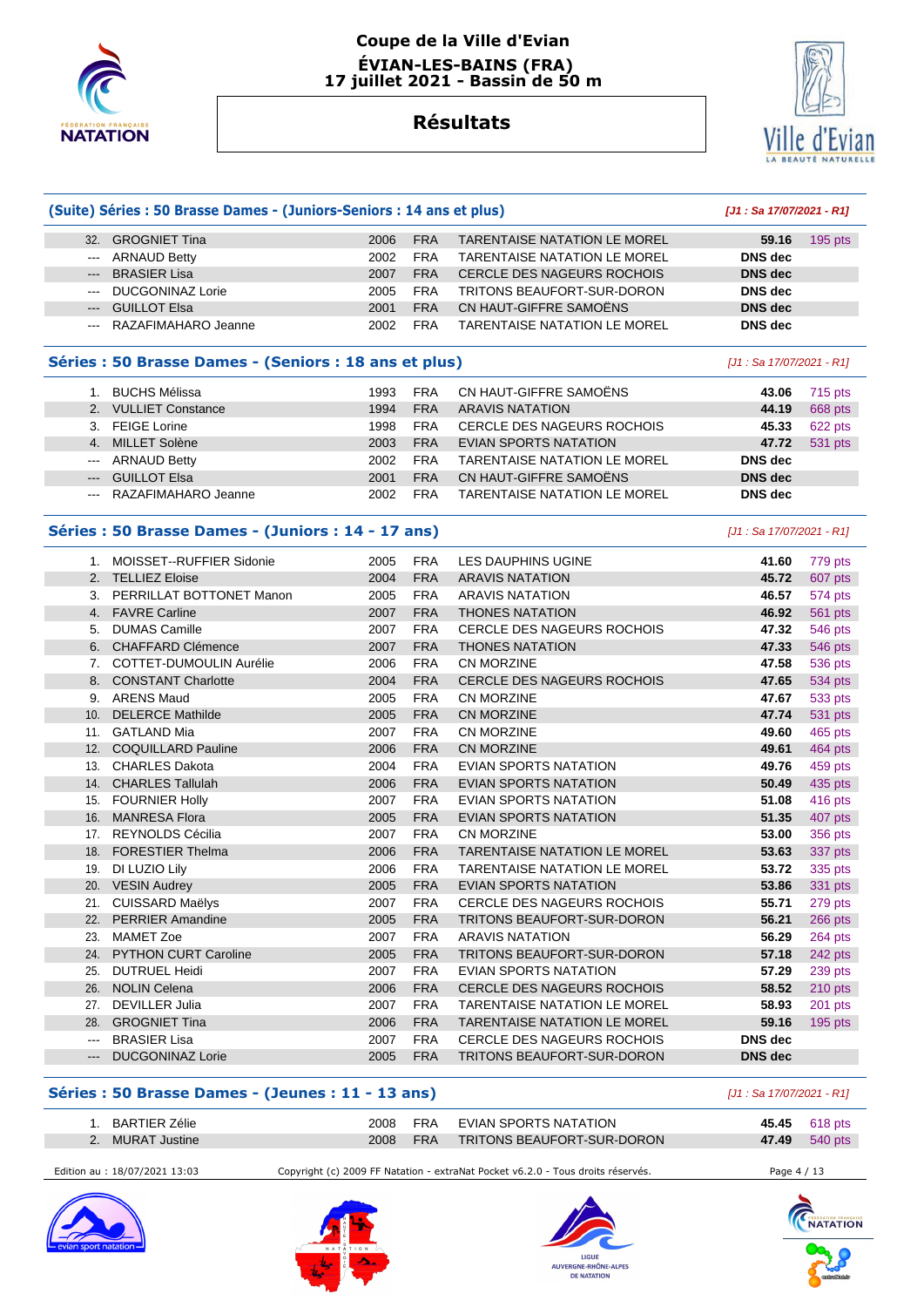

# **Résultats**



#### **(Suite) Séries : 50 Brasse Dames - (Jeunes : 11 - 13 ans)** [J1 : Sa 17/07/2021 - R1] 3. MCARTHUR Izzy 2008 FRA CN MORZINE **48.26** 512 pts 4. GIBELLO-MILEN Camille 2008 FRA THONES NATATION **48.56** 501 pts 5. MOISSET--RUFFIER Lison 2008 FRA TARENTAISE NATATION LE MOREL **49.87** 456 pts 6. FOURCADE Chiara 2009 FRA CN MORZINE **50.77** 426 pts 7. CUISSARD Eloïse 2009 FRA CERCLE DES NAGEURS ROCHOIS **51.11** 415 pts 8. CHAFFARD Mathilde 2010 FRA THONES NATATION **53.07** 354 pts 9. BELLATON Inès 2009 FRA CERCLE DES NAGEURS ROCHOIS **54.42** 315 pts 10. GIROD Justine 2009 FRA NAUTIC CLUB RUMILLY **54.43** 314 pts 11. PERRILLAT BOTTONET Anna 2008 FRA ARAVIS NATATION **54.47** 313 pts 12. DEBROUX Zadie 2010 FRA LES DAUPHINS UGINE **54.51** 312 pts 13. POURRAZ Anna 2008 FRA CERCLE DES NAGEURS ROCHOIS **55.76** 278 pts 14. LEPLANQUAIS Heïdi 2010 FRA THONES NATATION **56.46** 260 pts 15. BELLATON Camille 2010 FRA CERCLE DES NAGEURS ROCHOIS **56.82** 251 pts 16. PEILLEX Laura 2010 FRA EVIAN SPORTS NATATION **57.56** 233 pts 17. BAUD Mila 2008 FRA CN MORZINE **57.68** 230 pts 18. LAMBERT DELRIEU Maëva 2009 FRA NAUTIC CLUB RUMILLY **57.84** 226 pts 19. BASTARD-ROSSET Janelle 2009 FRA ARAVIS NATATION **59.32** 192 pts 20. JOUNEAU Emilie 2008 FRA CERCLE DES NAGEURS ROCHOIS **59.41** 190 pts 21. RIGOLIO Chiara 2008 FRA TRITONS BEAUFORT-SUR-DORON **59.46** 189 pts 22. MOLLIERE Leane 2010 FRA TRITONS BEAUFORT-SUR-DORON **59.70** 184 pts 23. COLLOMBAR Tessa 2010 FRA CN MORZINE **1:01.56** 146 pts 24. BRUYERE Clarisse 2008 FRA NAUTIC CLUB RUMILLY **1:01.73** 143 pts 25. GUIGUES Clea 2008 FRA TRITONS BEAUFORT-SUR-DORON **1:01.76** 142 pts 26. TABERLET Ombline 2009 FRA CN MORZINE **1:03.01** 119 pts 27. DESBIOLLES Alice 2009 FRA CERCLE DES NAGEURS ROCHOIS **1:04.55** 94 pts 28. COULAUD Clara **2009 FRA CERCLE DES NAGEURS ROCHOIS 1:05.74 1:05.74 1:05**  29. PICHON Julie 2010 FRA CERCLE DES NAGEURS ROCHOIS **1:05.99** 73 pts 30. DUTRUEL Zali 2010 FRA EVIAN SPORTS NATATION **1:07.20** 58 pts

# 31. GRENIER Maddy 2010 FRA CERCLE DES NAGEURS ROCHOIS **1:08.15** 47 pts --- CHAPMAN Ellianne 2010 FRA CN MORZINE **DSQ**

#### **Séries : 50 Brasse Dames - (Avenirs : 6 - 10 ans)** [J1 : Sa 17/07/2021 - R1]

| BARBAZ Ludivine | 2011 | <b>FRA</b> | EVIAN SPORTS NATATION               | 53.59   | 338 pts |
|-----------------|------|------------|-------------------------------------|---------|---------|
| BRODIN Clémence | 2011 | FRA        | CERCLE DES NAGEURS ROCHOIS          | 54.68   | 307 pts |
| BADEL Rose      | 2011 | FRA        | EVIAN SPORTS NATATION               | 1:07.70 | 52 pts  |
| BRUN Emma       | 2011 | <b>FRA</b> | $\land$ NAUTIC CLUB RUMILLY $\land$ | 1:41.48 | 1 pt    |

#### **Séries : 50 Papillon Dames - (Juniors-Seniors : 14 ans et plus)** [J1 : Sa 17/07/2021 - R1]

|         | MENU Lilou                   | 2004 | <b>FRA</b> | EVIAN SPORTS NATATION             | 35.65 | 760 pts |
|---------|------------------------------|------|------------|-----------------------------------|-------|---------|
| $1_{-}$ | <b>NECIOLLI Candice</b>      | 2006 | <b>FRA</b> | <b>LES DAUPHINS UGINE</b>         | 35.65 | 760 pts |
| 3.      | <b>FEIGE Lorine</b>          | 1998 | <b>FRA</b> | <b>CERCLE DES NAGEURS ROCHOIS</b> | 36.08 | 737 pts |
| 4.      | <b>FORESTIER Iona</b>        | 2005 | <b>FRA</b> | <b>EVIAN SPORTS NATATION</b>      | 36.73 | 704 pts |
| 5.      | <b>DELERCE Mathilde</b>      | 2005 | <b>FRA</b> | CN MORZINE                        | 37.45 | 669 pts |
| 6.      | <b>PORTALIER Lucille</b>     | 2004 | <b>FRA</b> | <b>EVIAN SPORTS NATATION</b>      | 39.35 | 579 pts |
| 7.      | DEBROUX Mei                  | 2007 | <b>FRA</b> | <b>LES DAUPHINS UGINE</b>         | 39.62 | 567 pts |
| 8.      | <b>MILLET Solène</b>         | 2003 | <b>FRA</b> | <b>EVIAN SPORTS NATATION</b>      | 39.68 | 564 pts |
| 9.      | <b>GAUTHIER Marion</b>       | 2003 | <b>FRA</b> | EVIAN SPORTS NATATION             | 41.02 | 505 pts |
| 10.     | PERRILLAT BOTTONET Manon     | 2005 | <b>FRA</b> | <b>ARAVIS NATATION</b>            | 41.08 | 503 pts |
| 11.     | <b>VALETTE Meije</b>         | 2004 | <b>FRA</b> | <b>THONES NATATION</b>            | 41.98 | 465 pts |
| 12.     | <b>BADEL Elisa</b>           | 2005 | <b>FRA</b> | <b>EVIAN SPORTS NATATION</b>      | 42.35 | 450 pts |
| 13.     | <b>LAMBERT DELRIEU Anaïs</b> | 2006 | <b>FRA</b> | NAUTIC CLUB RUMILLY               | 42.53 | 443 pts |

 **Edition au : 18/07/2021 13:03 Copyright (c) 2009 FF Natation - extraNat Pocket v6.2.0 - Tous droits réservés. Page 5 / 13** 









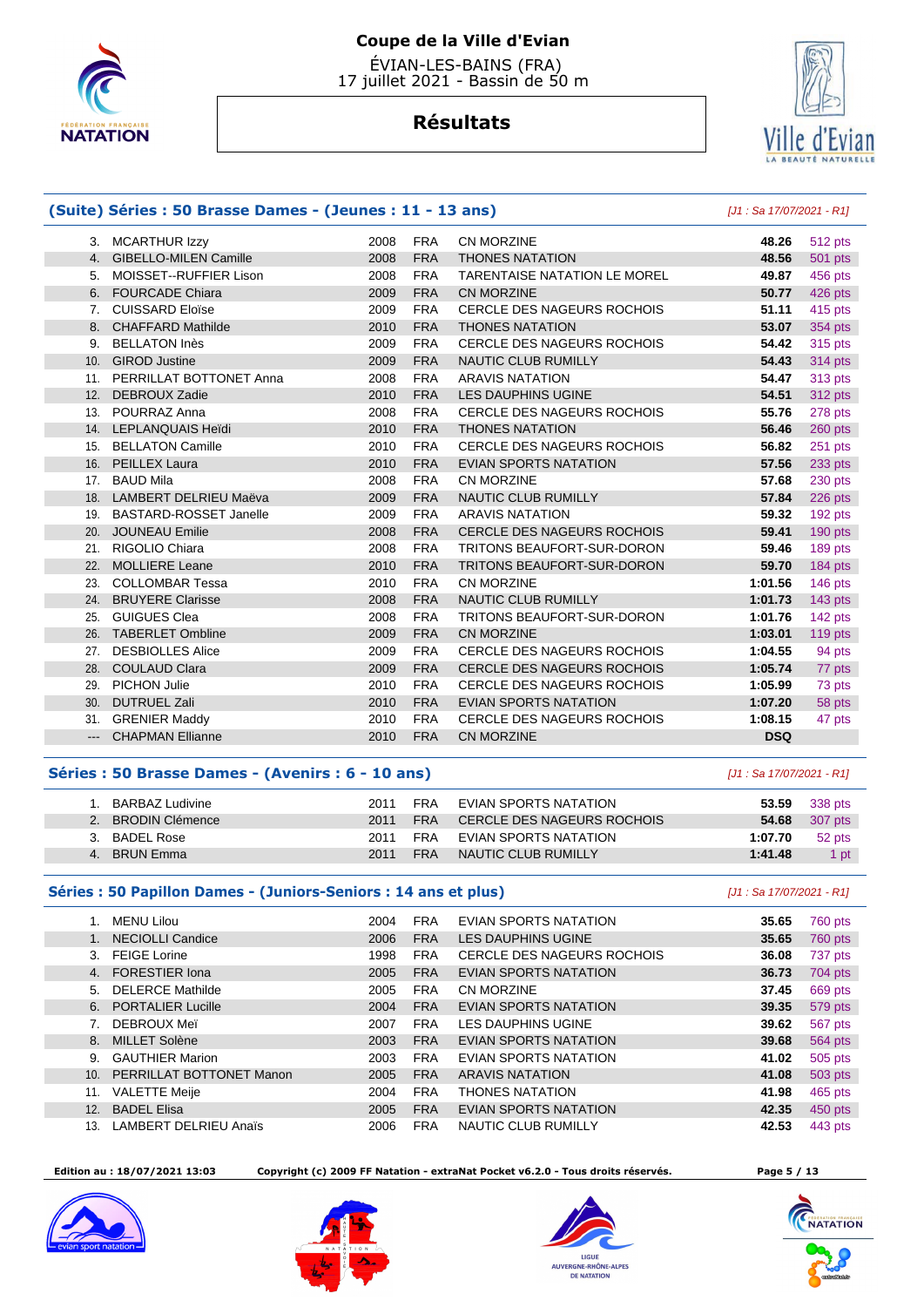

#### **Coupe de la Ville d'Evian ÉVIAN-LES-BAINS (FRA) 17 juillet 2021 - Bassin de 50 m**

# **Résultats**



|      | (Suite) Séries : 50 Papillon Dames - (Juniors-Seniors : 14 ans et plus) |      | [J1: Sa 17/07/2021 - R1] |                                     |                |           |
|------|-------------------------------------------------------------------------|------|--------------------------|-------------------------------------|----------------|-----------|
| 14.  | <b>METRAL Lou</b>                                                       | 2006 | <b>FRA</b>               | NAUTIC CLUB RUMILLY                 | 42.58          | 441 pts   |
| 15.  | <b>COQUILLARD Pauline</b>                                               | 2006 | <b>FRA</b>               | CN MORZINE                          | 42.99          | $425$ pts |
| 16.  | <b>FAVRE Carline</b>                                                    | 2007 | <b>FRA</b>               | <b>THONES NATATION</b>              | 43.16          | 418 pts   |
| 17.  | <b>MANRESA Flora</b>                                                    | 2005 | <b>FRA</b>               | EVIAN SPORTS NATATION               | 43.59          | 402 pts   |
| 18.  | THIENNARD Lena                                                          | 2007 | <b>FRA</b>               | <b>ARAVIS NATATION</b>              | 44.60          | 364 pts   |
| 19.  | <b>FITZSIMMONS Alanna</b>                                               | 2007 | <b>FRA</b>               | CN MORZINE                          | 44.63          | 363 pts   |
| 20.  | <b>EASTLAKE Yasmin</b>                                                  | 2007 | <b>GBR</b>               | <b>ARAVIS NATATION</b>              | 45.32          | 339 pts   |
| 21.  | COTTET-DUMOULIN Aurélie                                                 | 2006 | <b>FRA</b>               | CN MORZINE                          | 47.37          | 271 pts   |
| 22.  | <b>MERMILLOD-BLONDIN Evie</b>                                           | 2007 | <b>FRA</b>               | <b>THONES NATATION</b>              | 48.88          | 226 pts   |
| 23.  | <b>VESIN Audrey</b>                                                     | 2005 | <b>FRA</b>               | EVIAN SPORTS NATATION               | 50.60          | 180 pts   |
| 24.  | <b>MAMET Zoe</b>                                                        | 2007 | <b>FRA</b>               | <b>ARAVIS NATATION</b>              | 50.78          | $175$ pts |
| 25.  | DI LUZIO Lily                                                           | 2006 | <b>FRA</b>               | <b>TARENTAISE NATATION LE MOREL</b> | 53.70          | $110$ pts |
| 26.  | <b>DUTRUEL Heidi</b>                                                    | 2007 | <b>FRA</b>               | <b>EVIAN SPORTS NATATION</b>        | 56.60          | 60 pts    |
| $--$ | <b>ARNAUD Betty</b>                                                     | 2002 | <b>FRA</b>               | <b>TARENTAISE NATATION LE MOREL</b> | <b>DNS</b> dec |           |

#### **Séries : 50 Papillon Dames - (Seniors : 18 ans et plus)** [J1 : Sa 17/07/2021 - R1]

| FEIGE Lorine       | 1998 |     | FRA CERCLE DES NAGEURS ROCHOIS |         | <b>36.08</b> 737 pts |
|--------------------|------|-----|--------------------------------|---------|----------------------|
| 2. MILLET Solène   |      |     | 2003 FRA EVIAN SPORTS NATATION |         | <b>39.68</b> 564 pts |
| 3. GAUTHIER Marion |      |     | 2003 FRA EVIAN SPORTS NATATION |         | 41.02 505 pts        |
| --- ARNAUD Betty   | 2002 | FRA | TARENTAISE NATATION LE MOREL   | DNS dec |                      |

#### **Séries : 50 Papillon Dames - (Juniors : 14 - 17 ans)** [J1 : Sa 17/07/2021 - R1]

| $1_{-}$ | <b>MENU Lilou</b>              | 2004 | <b>FRA</b> | EVIAN SPORTS NATATION               | 35.65 | <b>760 pts</b> |
|---------|--------------------------------|------|------------|-------------------------------------|-------|----------------|
| 1.      | <b>NECIOLLI Candice</b>        | 2006 | <b>FRA</b> | LES DAUPHINS UGINE                  | 35.65 | 760 pts        |
| 3.      | <b>FORESTIER Iona</b>          | 2005 | <b>FRA</b> | <b>EVIAN SPORTS NATATION</b>        | 36.73 | 704 pts        |
| 4.      | <b>DELERCE Mathilde</b>        | 2005 | <b>FRA</b> | CN MORZINE                          | 37.45 | 669 pts        |
| 5.      | <b>PORTALIER Lucille</b>       | 2004 | <b>FRA</b> | EVIAN SPORTS NATATION               | 39.35 | 579 pts        |
| 6.      | DEBROUX Meï                    | 2007 | <b>FRA</b> | LES DAUPHINS UGINE                  | 39.62 | 567 pts        |
| 7.      | PERRILLAT BOTTONET Manon       | 2005 | <b>FRA</b> | <b>ARAVIS NATATION</b>              | 41.08 | 503 pts        |
| 8.      | <b>VALETTE Meije</b>           | 2004 | <b>FRA</b> | <b>THONES NATATION</b>              | 41.98 | 465 pts        |
| 9.      | <b>BADEL Elisa</b>             | 2005 | <b>FRA</b> | <b>EVIAN SPORTS NATATION</b>        | 42.35 | 450 pts        |
| 10.     | <b>LAMBERT DELRIEU Anaïs</b>   | 2006 | <b>FRA</b> | NAUTIC CLUB RUMILLY                 | 42.53 | 443 pts        |
| 11.     | <b>METRAL Lou</b>              | 2006 | <b>FRA</b> | NAUTIC CLUB RUMILLY                 | 42.58 | 441 pts        |
| 12.     | <b>COQUILLARD Pauline</b>      | 2006 | <b>FRA</b> | CN MORZINE                          | 42.99 | 425 pts        |
| 13.     | <b>FAVRE Carline</b>           | 2007 | <b>FRA</b> | <b>THONES NATATION</b>              | 43.16 | 418 pts        |
| 14.     | <b>MANRESA Flora</b>           | 2005 | <b>FRA</b> | EVIAN SPORTS NATATION               | 43.59 | 402 pts        |
| 15.     | <b>THIENNARD Lena</b>          | 2007 | <b>FRA</b> | <b>ARAVIS NATATION</b>              | 44.60 | 364 pts        |
| 16.     | <b>FITZSIMMONS Alanna</b>      | 2007 | <b>FRA</b> | CN MORZINE                          | 44.63 | 363 pts        |
| 17.     | <b>EASTLAKE Yasmin</b>         | 2007 | <b>GBR</b> | <b>ARAVIS NATATION</b>              | 45.32 | 339 pts        |
| 18.     | <b>COTTET-DUMOULIN Aurélie</b> | 2006 | <b>FRA</b> | CN MORZINE                          | 47.37 | 271 pts        |
| 19.     | MERMILLOD-BLONDIN Evie         | 2007 | <b>FRA</b> | <b>THONES NATATION</b>              | 48.88 | 226 pts        |
| 20.     | <b>VESIN Audrey</b>            | 2005 | <b>FRA</b> | EVIAN SPORTS NATATION               | 50.60 | 180 pts        |
| 21.     | <b>MAMET Zoe</b>               | 2007 | <b>FRA</b> | <b>ARAVIS NATATION</b>              | 50.78 | $175$ pts      |
| 22.     | DI LUZIO Lily                  | 2006 | <b>FRA</b> | <b>TARENTAISE NATATION LE MOREL</b> | 53.70 | 110 $pts$      |
| 23.     | <b>DUTRUEL Heidi</b>           | 2007 | <b>FRA</b> | EVIAN SPORTS NATATION               | 56.60 | 60 pts         |

#### **Séries : 50 Papillon Dames - (Jeunes : 11 - 13 ans)** [J1 : Sa 17/07/2021 - R1]

| I. MOISSET--RUFFIER Lison. | 2008 | <b>FRA</b> | TARENTAISE NATATION LE MOREL |          | <b>42.22</b> 455 pts |
|----------------------------|------|------------|------------------------------|----------|----------------------|
| 2. MURAT Justine           | 2008 | <b>FRA</b> | TRITONS BEAUFORT-SUR-DORON   | $-42.50$ | 444 pts              |
| 3. FOURCADE Chiara         | 2009 | FRA        | CN MORZINE                   |          | <b>44.06</b> 384 pts |
| 4. POURRAZ Anna            | 2008 | <b>FRA</b> | CERCLE DES NAGEURS ROCHOIS   |          | 44.39 372 pts        |

Edition au : 18/07/2021 13:03 Copyright (c) 2009 FF Natation - extraNat Pocket v6.2.0 - Tous droits réservés. Page 6 / 13







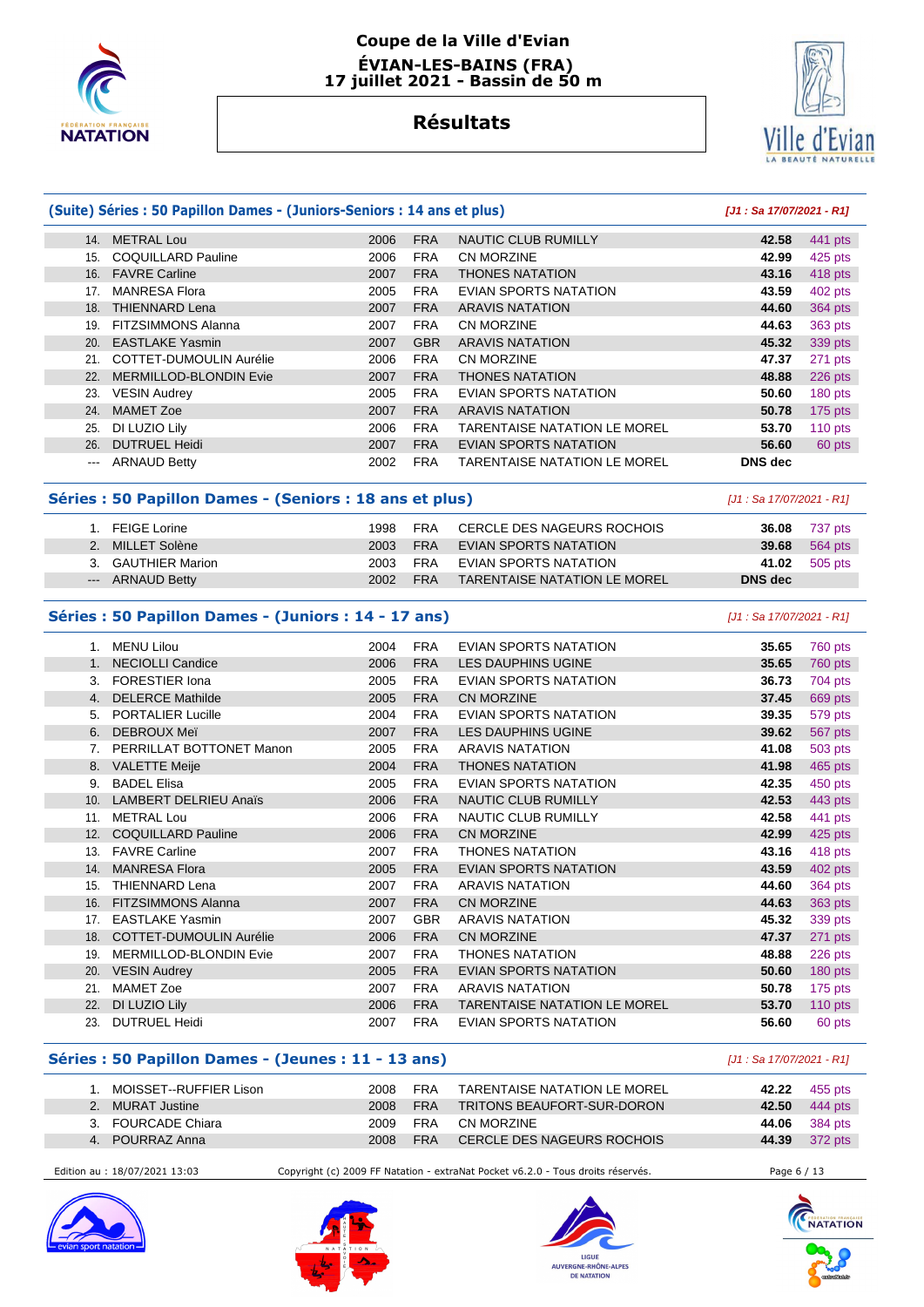

# Ville d'Evian

# **Résultats**

|       | (Suite) Séries : 50 Papillon Dames - (Jeunes : 11 - 13 ans) |      |            |                                   | [J1 : Sa 17/07/2021 - R1] |           |
|-------|-------------------------------------------------------------|------|------------|-----------------------------------|---------------------------|-----------|
| 5.    | <b>MOLLIERE Leane</b>                                       | 2010 | <b>FRA</b> | TRITONS BEAUFORT-SUR-DORON        | 46.54                     | 298 pts   |
| 6.    | <b>GIBELLO-MILEN Camille</b>                                | 2008 | <b>FRA</b> | <b>THONES NATATION</b>            | 50.14                     | 192 pts   |
| 7.    | PEILLEX Laura                                               | 2010 | <b>FRA</b> | EVIAN SPORTS NATATION             | 50.39                     | 185 pts   |
| 8.    | <b>JOUNEAU Emilie</b>                                       | 2008 | <b>FRA</b> | <b>CERCLE DES NAGEURS ROCHOIS</b> | 51.04                     | 169 pts   |
| 9.    | <b>DEBROUX Zadie</b>                                        | 2010 | <b>FRA</b> | <b>LES DAUPHINS UGINE</b>         | 51.67                     | 154 pts   |
| 10.   | <b>PICHON Julie</b>                                         | 2010 | <b>FRA</b> | <b>CERCLE DES NAGEURS ROCHOIS</b> | 52.26                     | 140 $pts$ |
| 11.   | <b>CHAFFARD Mathilde</b>                                    | 2010 | <b>FRA</b> | <b>THONES NATATION</b>            | 52.88                     | $126$ pts |
| 12.   | <b>GIROD Justine</b>                                        | 2009 | <b>FRA</b> | <b>NAUTIC CLUB RUMILLY</b>        | 53.63                     | 111 $pts$ |
| 13.   | <b>CUISSARD Eloïse</b>                                      | 2009 | <b>FRA</b> | <b>CERCLE DES NAGEURS ROCHOIS</b> | 54.32                     | 98 pts    |
| 14.   | <b>BARTIER Zélie</b>                                        | 2008 | <b>FRA</b> | <b>EVIAN SPORTS NATATION</b>      | 54.97                     | 86 pts    |
| 15.   | RIGOLIO Chiara                                              | 2008 | <b>FRA</b> | TRITONS BEAUFORT-SUR-DORON        | 57.02                     | 54 pts    |
| 16.   | <b>TUPIN Candice</b>                                        | 2008 | <b>FRA</b> | <b>EVIAN SPORTS NATATION</b>      | 57.15                     | 52 pts    |
| 17.   | <b>TABERLET Ombline</b>                                     | 2009 | <b>FRA</b> | CN MORZINE                        | 57.29                     | 50 pts    |
| 18.   | <b>GUIGUES Clea</b>                                         | 2008 | <b>FRA</b> | TRITONS BEAUFORT-SUR-DORON        | 57.31                     | 50 pts    |
| 19.   | <b>BOUVIER Nolwenn</b>                                      | 2010 | <b>FRA</b> | <b>CN MORZINE</b>                 | 58.72                     | 33 pts    |
| 20.   | <b>TAVERNIER Latika</b>                                     | 2010 | <b>FRA</b> | <b>CN MORZINE</b>                 | 58.95                     | 30 pts    |
| 21.   | DE PIERREPONT Freya                                         | 2008 | <b>FRA</b> | <b>CN MORZINE</b>                 | 1:01.33                   | 11 pts    |
| 22.   | <b>CHAPMAN Ellianne</b>                                     | 2010 | <b>FRA</b> | <b>CN MORZINE</b>                 | 1:06.95                   | 1 pt      |
| 23.   | <b>DUTRUEL Zali</b>                                         | 2010 | <b>FRA</b> | EVIAN SPORTS NATATION             | 1:12.40                   | 1 pt      |
| $---$ | <b>MCARTHUR Izzy</b>                                        | 2008 | <b>FRA</b> | <b>CN MORZINE</b>                 | <b>DSQ</b>                |           |

#### **Séries : 50 Papillon Dames - (Avenirs : 6 - 10 ans)** [J1 : Sa 17/07/2021 - R1]

| BRODIN Clémence    | 2011 | <b>FRA</b> | CERCLE DES NAGEURS ROCHOIS |         | 48.89 226 pts |
|--------------------|------|------------|----------------------------|---------|---------------|
| 2. BARBAZ Ludivine | 2011 | <b>FRA</b> | EVIAN SPORTS NATATION      | 59.84   | 22 pts        |
| 3. BADEL Rose      | 2011 | FRA        | EVIAN SPORTS NATATION      | 1:06.59 | 1 pt          |

#### **Séries : 200 4 Nages Dames - (Juniors-Seniors : 14 ans et plus)** [J1 : Sa 17/07/2021 - R1]

| $1_{\cdot}$ | MOISSET--RUFFIER Sidonie  | 2005 | <b>FRA</b> | LES DAUPHINS UGINE                  | 3:03.65 | 637 pts |
|-------------|---------------------------|------|------------|-------------------------------------|---------|---------|
| 2.          | <b>DEBROUX Ambrune</b>    | 2004 | <b>FRA</b> | <b>TARENTAISE NATATION LE MOREL</b> | 3:07.89 | 593 pts |
| 3.          | <b>FORESTIER Iona</b>     | 2005 | <b>FRA</b> | <b>EVIAN SPORTS NATATION</b>        | 3:08.90 | 582 pts |
| 4.          | <b>FEIGE Lorine</b>       | 1998 | <b>FRA</b> | <b>CERCLE DES NAGEURS ROCHOIS</b>   | 3:09.84 | 573 pts |
| 5.          | DEBROUX Mei               | 2007 | <b>FRA</b> | LES DAUPHINS UGINE                  | 3:10.07 | 571 pts |
| 6.          | <b>VULLIET Constance</b>  | 1994 | <b>FRA</b> | <b>ARAVIS NATATION</b>              | 3:10.16 | 570 pts |
| 7.          | <b>TELLIEZ Eloise</b>     | 2004 | <b>FRA</b> | <b>ARAVIS NATATION</b>              | 3:13.16 | 540 pts |
| 8.          | <b>MENU Lilou</b>         | 2004 | <b>FRA</b> | <b>EVIAN SPORTS NATATION</b>        | 3:13.83 | 533 pts |
| 9.          | <b>NECIOLLI Candice</b>   | 2006 | <b>FRA</b> | LES DAUPHINS UGINE                  | 3:15.27 | 520 pts |
| 10.         | <b>MILLET Solène</b>      | 2003 | <b>FRA</b> | <b>EVIAN SPORTS NATATION</b>        | 3:17.23 | 501 pts |
| 11.         | <b>GAUTHIER Marion</b>    | 2003 | <b>FRA</b> | <b>EVIAN SPORTS NATATION</b>        | 3:19.08 | 484 pts |
| 12.         | <b>DELERCE Mathilde</b>   | 2005 | <b>FRA</b> | CN MORZINE                          | 3:21.27 | 464 pts |
| 13.         | <b>BADEL Elisa</b>        | 2005 | <b>FRA</b> | <b>EVIAN SPORTS NATATION</b>        | 3:22.94 | 449 pts |
| 14.         | <b>JEFFERIES Mathilde</b> | 2005 | <b>FRA</b> | CN MORZINE                          | 3:23.14 | 447 pts |
| 15.         | <b>DUMAS Camille</b>      | 2007 | <b>FRA</b> | CERCLE DES NAGEURS ROCHOIS          | 3:23.46 | 444 pts |
| 16.         | <b>METRAL Lou</b>         | 2006 | <b>FRA</b> | NAUTIC CLUB RUMILLY                 | 3:25.09 | 430 pts |
| 17.         | <b>CHEDAL Julie</b>       | 2006 | <b>FRA</b> | <b>TARENTAISE NATATION LE MOREL</b> | 3:26.31 | 419 pts |
| 18.         | <b>VALETTE Meije</b>      | 2004 | <b>FRA</b> | <b>THONES NATATION</b>              | 3:26.89 | 415 pts |
| 19.         | CHAFFARD Clémence         | 2007 | <b>FRA</b> | <b>THONES NATATION</b>              | 3:28.55 | 400 pts |
| 20.         | <b>ARENS Maud</b>         | 2005 | <b>FRA</b> | CN MORZINE                          | 3:29.29 | 394 pts |
| 21.         | FITZSIMMONS Alanna        | 2007 | <b>FRA</b> | CN MORZINE                          | 3:35.48 | 344 pts |
| 22.         | <b>FAVRE Carline</b>      | 2007 | <b>FRA</b> | <b>THONES NATATION</b>              | 3:36.06 | 340 pts |
| 23.         | <b>THIENNARD Lena</b>     | 2007 | <b>FRA</b> | <b>ARAVIS NATATION</b>              | 3:37.72 | 327 pts |
| 24.         | <b>CHARLES Dakota</b>     | 2004 | <b>FRA</b> | <b>EVIAN SPORTS NATATION</b>        | 3:39.77 | 312 pts |
|             |                           |      |            |                                     |         |         |

 **Edition au : 18/07/2021 13:03 Copyright (c) 2009 FF Natation - extraNat Pocket v6.2.0 - Tous droits réservés. Page 7 / 13** 









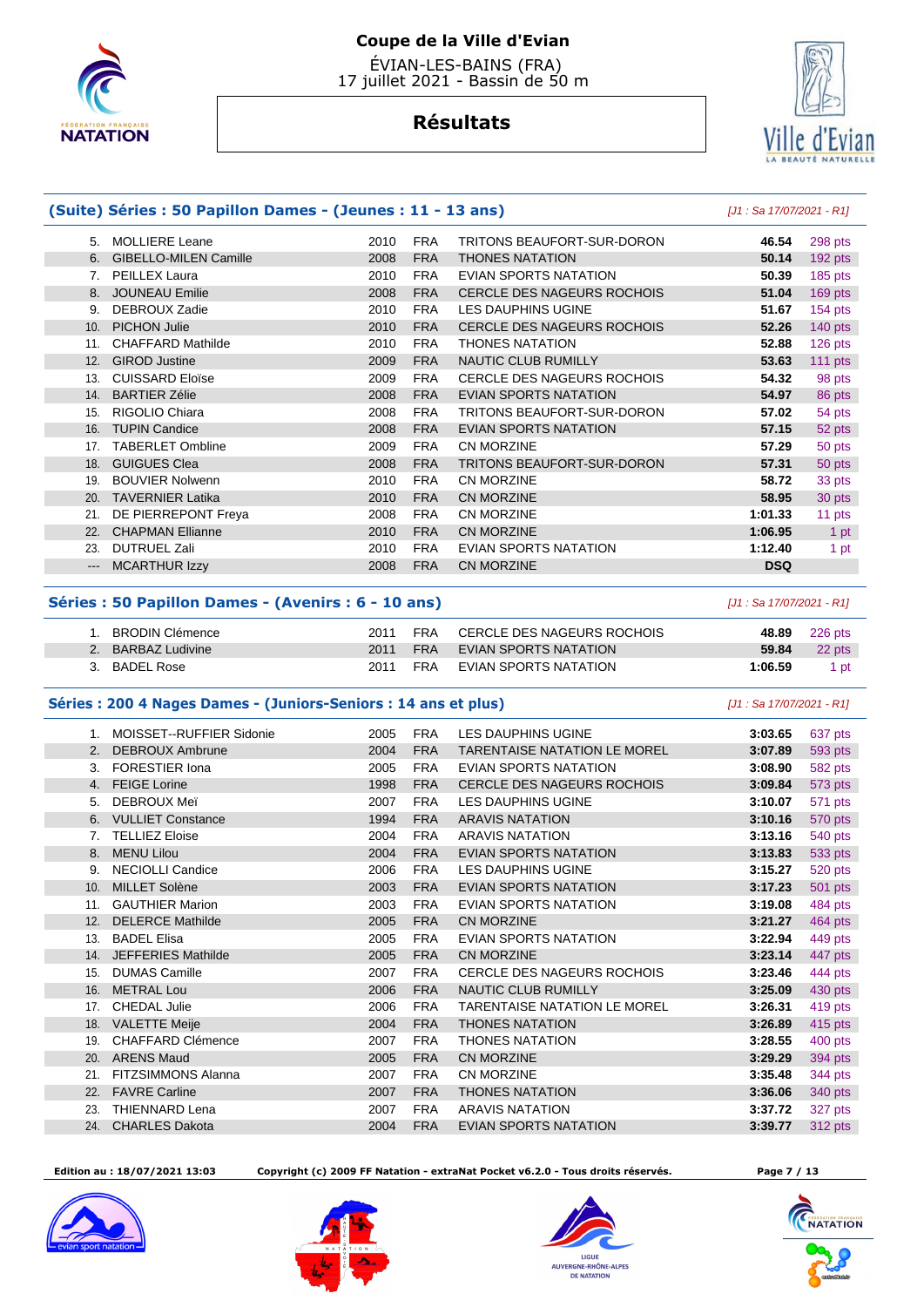

#### **Coupe de la Ville d'Evian ÉVIAN-LES-BAINS (FRA) 17 juillet 2021 - Bassin de 50 m**

# **Résultats**



#### **(Suite) Séries : 200 4 Nages Dames - (Juniors-Seniors : 14 ans et plus) [J1 : Sa 17/07/2021 - R1]** 25. GATLAND Mia 2007 FRA CN MORZINE **3:40.23** 308 pts 26. COTTET-DUMOULIN Aurélie 2006 FRA CN MORZINE **3:44.33** 279 pts 27. FORESTIER Thelma 2006 FRA TARENTAISE NATATION LE MOREL **3:47.40** 258 pts 28. COQUILLARD Pauline 2006 FRA CN MORZINE **3:49.71** 243 pts 29. MERMILLOD-BLONDIN Evie 2007 FRA THONES NATATION **3:51.16** 233 pts 30. CHARLES Tallulah 2006 FRA EVIAN SPORTS NATATION **3:53.92** 216 pts 31. PERRIER Amandine 2005 FRA TRITONS BEAUFORT-SUR-DORON **3:56.50** 200 pts 32. PYTHON CURT Caroline 2005 FRA TRITONS BEAUFORT-SUR-DORON **4:09.43** 131 pts 33. DI LUZIO Lily 2006 FRA TARENTAISE NATATION LE MOREL **4:12.89** 115 pts 34. DEVILLER Julia 2007 FRA TARENTAISE NATATION LE MOREL **4:14.50** 108 pts 35. CUISSARD Maëlys 2007 FRA CERCLE DES NAGEURS ROCHOIS **4:21.50** 79 pts --- REYNOLDS Cécilia 2007 FRA CN MORZINE **DSQ**  --- ARNAUD Betty 2002 FRA TARENTAISE NATATION LE MOREL **DNS dec**  --- DUCGONINAZ Lorie 2005 FRA TRITONS BEAUFORT-SUR-DORON **DNS dec**  EASTLAKE Carly **DISER ARAVIS NATATION DISER ARAVIS NATATION** --- LAMBERT DELRIEU Anaïs 2006 FRA NAUTIC CLUB RUMILLY **DNS dec**

#### **Séries : 50 Dos Messieurs - (Juniors-Seniors : 15 ans et plus)** [J1 : Sa 17/07/2021 - R1]

|       | <b>BODART Baptiste</b>         | 1999 | <b>FRA</b> | EVIAN SPORTS NATATION               | 31.26      | 927 pts   |
|-------|--------------------------------|------|------------|-------------------------------------|------------|-----------|
| 2.    | <b>CAMUS Loïc</b>              | 2001 | <b>FRA</b> | <b>ARAVIS NATATION</b>              | 33.58      | 807 pts   |
| 3.    | DEMEY Léo                      | 2004 | <b>FRA</b> | <b>CN MORZINE</b>                   | 34.54      | 760 pts   |
|       | <b>BELLAHCENE Yanis</b>        | 2003 | <b>FRA</b> | <b>CERCLE DES NAGEURS ROCHOIS</b>   | 34.68      | 754 pts   |
| 5.    | <b>MICHELON Adrien</b>         | 2001 | <b>FRA</b> | EVIAN SPORTS NATATION               | 35.56      | 712 pts   |
| 6.    | <b>BESSON-MAGDELAIN Thomas</b> | 1994 | <b>FRA</b> | <b>ARAVIS NATATION</b>              | 35.81      | 700 pts   |
| 7.    | ROUX Mattéo                    | 2003 | <b>FRA</b> | <b>EVIAN SPORTS NATATION</b>        | 36.90      | 651 pts   |
| 8.    | <b>ROUX Kilyann</b>            | 2006 | <b>FRA</b> | <b>EVIAN SPORTS NATATION</b>        | 37.08      | 643 pts   |
| 9.    | PIASCO Lucas                   | 2004 | <b>FRA</b> | <b>TARENTAISE NATATION LE MOREL</b> | 37.39      | 629 pts   |
| 10.   | <b>BLONDEAU Basile</b>         | 2006 | <b>FRA</b> | <b>THONES NATATION</b>              | 37.71      | 615 pts   |
| 11.   | <b>DUCRETTET Matthieu</b>      | 2002 | <b>FRA</b> | EVIAN SPORTS NATATION               | 37.75      | 613 pts   |
| 12.   | <b>ESPANA JIMENEZ Vincent</b>  | 2005 | <b>FRA</b> | <b>CERCLE DES NAGEURS ROCHOIS</b>   | 38.12      | 597 pts   |
| 13.   | <b>BOCHATON Thomas</b>         | 1995 | <b>FRA</b> | EVIAN SPORTS NATATION               | 40.80      | 488 pts   |
| 14.   | <b>COUSOT David</b>            | 2005 | <b>FRA</b> | <b>EVIAN SPORTS NATATION</b>        | 43.38      | 393 pts   |
| 15.   | DAL MOLIN Baptiste             | 2005 | <b>FRA</b> | <b>CERCLE DES NAGEURS ROCHOIS</b>   | 44.21      | 365 pts   |
| 16.   | <b>TORRISI Noa</b>             | 2004 | <b>FRA</b> | <b>NAUTIC CLUB RUMILLY</b>          | 44.56      | 353 pts   |
| 17.   | <b>GOY Lucas</b>               | 2005 | <b>FRA</b> | <b>THONES NATATION</b>              | 47.08      | 275 pts   |
| 18.   | <b>SCHALBURG Maximilien</b>    | 2003 | <b>FRA</b> | <b>EVIAN SPORTS NATATION</b>        | 53.91      | 112 $pts$ |
| $---$ | <b>GUILLOT Benjamin</b>        | 1992 | <b>FRA</b> | CN HAUT-GIFFRE SAMOËNS              | <b>DSQ</b> |           |
|       |                                |      |            |                                     |            |           |

#### **Séries : 50 Dos Messieurs - (Seniors : 19 ans et plus)** [J1 : Sa 17/07/2021 - R1]

|                      | <b>BODART Baptiste</b>     | 1999 | <b>FRA</b> | EVIAN SPORTS NATATION        | 31.26      | 927 pts |
|----------------------|----------------------------|------|------------|------------------------------|------------|---------|
|                      | 2. CAMUS Loïc              | 2001 | <b>FRA</b> | <b>ARAVIS NATATION</b>       | 33.58      | 807 pts |
|                      | 3. MICHELON Adrien         | 2001 | <b>FRA</b> | <b>EVIAN SPORTS NATATION</b> | 35.56      | 712 pts |
|                      | 4. BESSON-MAGDELAIN Thomas | 1994 | <b>FRA</b> | ARAVIS NATATION              | 35.81      | 700 pts |
|                      | 5. DUCRETTET Matthieu      | 2002 | FRA        | EVIAN SPORTS NATATION        | 37.75      | 613 pts |
|                      | 6. BOCHATON Thomas         | 1995 | <b>FRA</b> | <b>EVIAN SPORTS NATATION</b> | 40.80      | 488 pts |
| $\sim$ $\sim$ $\sim$ | GUILLOT Benjamin           | 1992 | <b>FRA</b> | CN HAUT-GIFFRE SAMOËNS       | <b>DSQ</b> |         |

#### **Séries : 50 Dos Messieurs - (Juniors : 15 - 18 ans)** [J1 : Sa 17/07/2021 - R1]

| DEMEY Léo           | 2004  | FRA        | CN MORZINE                 | <b>34.54</b> 760 pts |
|---------------------|-------|------------|----------------------------|----------------------|
| 2. BELLAHCENE Yanis | 2003  | <b>FRA</b> | CERCLE DES NAGEURS ROCHOIS | <b>34.68</b> 754 pts |
| 3. ROUX Mattéo      | 2003. | <b>FRA</b> | EVIAN SPORTS NATATION      | <b>36.90</b> 651 pts |

Edition au : 18/07/2021 13:03 Copyright (c) 2009 FF Natation - extraNat Pocket v6.2.0 - Tous droits réservés. Page 8 / 13









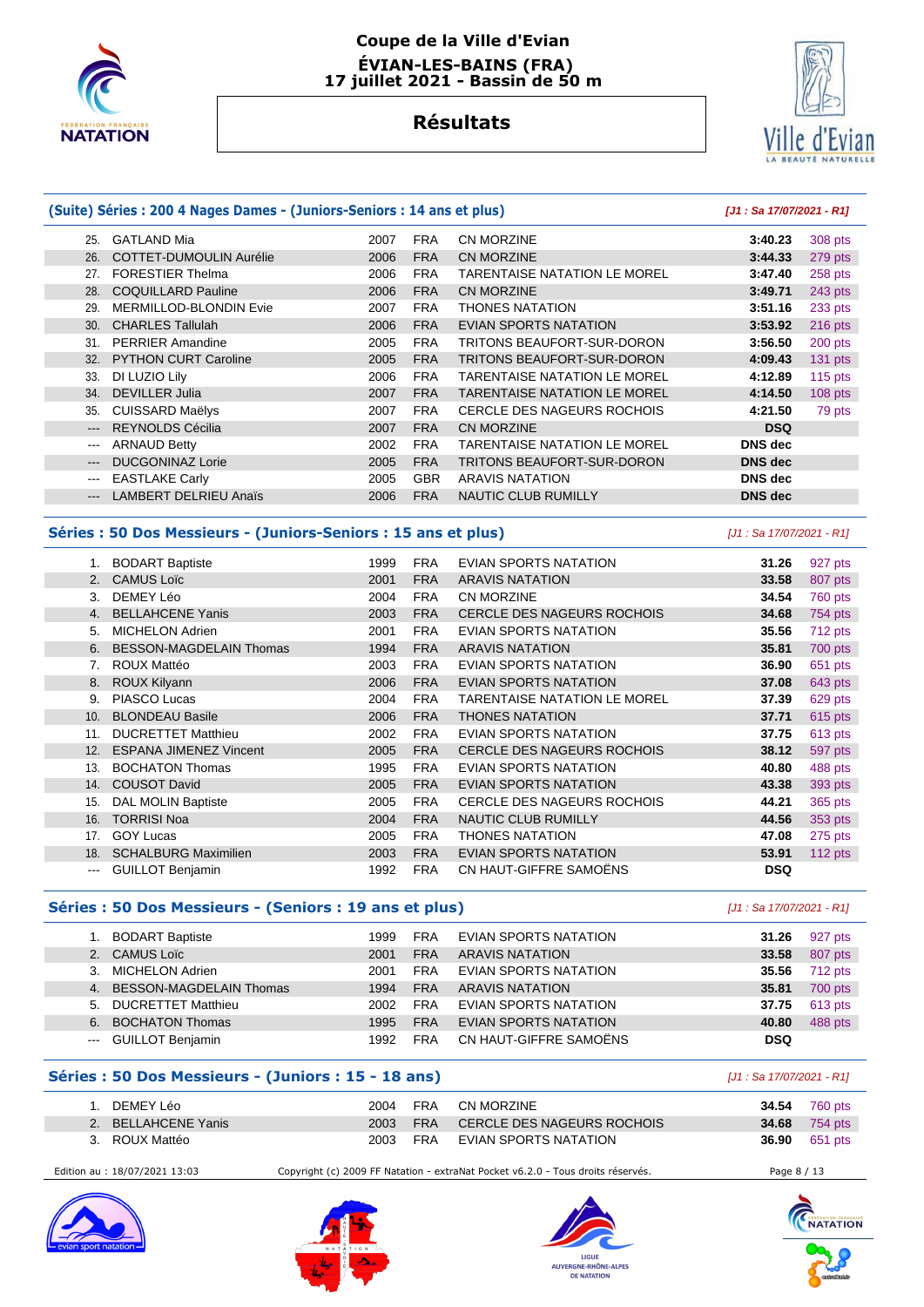

# **Résultats**



#### **(Suite) Séries : 50 Dos Messieurs - (Juniors : 15 - 18 ans)** [J1 : Sa 17/07/2021 - R1]

|                 | 4. ROUX Kilyann               | 2006 | <b>FRA</b> | EVIAN SPORTS NATATION               | 37.08 | 643 pts   |
|-----------------|-------------------------------|------|------------|-------------------------------------|-------|-----------|
|                 | 5. PIASCO Lucas               | 2004 | <b>FRA</b> | <b>TARENTAISE NATATION LE MOREL</b> | 37.39 | 629 pts   |
| 6.              | <b>BLONDEAU Basile</b>        | 2006 | <b>FRA</b> | <b>THONES NATATION</b>              | 37.71 | 615 pts   |
|                 | <b>ESPANA JIMENEZ Vincent</b> | 2005 | <b>FRA</b> | <b>CERCLE DES NAGEURS ROCHOIS</b>   | 38.12 | 597 pts   |
|                 | 8. COUSOT David               | 2005 | <b>FRA</b> | EVIAN SPORTS NATATION               | 43.38 | 393 pts   |
| 9.              | <b>DAL MOLIN Baptiste</b>     | 2005 | <b>FRA</b> | CERCLE DES NAGEURS ROCHOIS          | 44.21 | 365 pts   |
| 10.             | <b>TORRISI Noa</b>            | 2004 | <b>FRA</b> | <b>NAUTIC CLUB RUMILLY</b>          | 44.56 | 353 pts   |
| 11.             | <b>GOY Lucas</b>              | 2005 | <b>FRA</b> | <b>THONES NATATION</b>              | 47.08 | 275 pts   |
| 12 <sup>2</sup> | <b>SCHALBURG Maximilien</b>   | 2003 | <b>FRA</b> | EVIAN SPORTS NATATION               | 53.91 | 112 $pts$ |
|                 |                               |      |            |                                     |       |           |

#### **Séries : 50 Dos Messieurs - (Jeunes : 12 - 14 ans)** [J1 : Sa 17/07/2021 - R1]

|     | SVEJENTSEV Romain         | 2007 | <b>FRA</b> | THONES NATATION                   | 41.21   | 472 pts   |
|-----|---------------------------|------|------------|-----------------------------------|---------|-----------|
|     | 2. CROS Paul              | 2008 | <b>FRA</b> | <b>ARAVIS NATATION</b>            | 41.44   | 463 pts   |
| 3.  | <b>PICHON Antonin</b>     | 2007 | <b>FRA</b> | <b>CERCLE DES NAGEURS ROCHOIS</b> | 43.48   | 390 pts   |
| 4.  | <b>LAVERRIERE Théo</b>    | 2007 | <b>FRA</b> | <b>CERCLE DES NAGEURS ROCHOIS</b> | 45.96   | 309 pts   |
| 5.  | <b>DEMEY Noah</b>         | 2009 | <b>FRA</b> | <b>CN MORZINE</b>                 | 46.01   | 307 pts   |
| 6.  | <b>JOSSELIN Victor</b>    | 2008 | <b>FRA</b> | CERCLE DES NAGEURS ROCHOIS        | 47.66   | 259 pts   |
| 7.  | MANCEAU-BARON Bjorn       | 2009 | <b>FRA</b> | THONES NATATION                   | 47.82   | 254 pts   |
| 8.  | CHICOUARD Hugo            | 2008 | <b>FRA</b> | <b>THONES NATATION</b>            | 48.84   | 226 pts   |
| 9.  | <b>MOLLIERE Evann</b>     | 2008 | <b>FRA</b> | TRITONS BEAUFORT-SUR-DORON        | 51.00   | 173 pts   |
| 10. | <b>DUCRETTET Nathan</b>   | 2008 | <b>FRA</b> | CN MORZINE                        | 52.04   | $150$ pts |
| 10. | <b>THOIRAIN Lilian</b>    | 2008 | <b>FRA</b> | TRITONS BEAUFORT-SUR-DORON        | 52.04   | 150 pts   |
| 12. | <b>BUYS Emilio</b>        | 2009 | <b>FRA</b> | <b>ARAVIS NATATION</b>            | 52.65   | 137 pts   |
| 13. | <b>NOLIN Charles</b>      | 2008 | <b>FRA</b> | <b>CERCLE DES NAGEURS ROCHOIS</b> | 53.42   | 122 pts   |
| 14. | <b>LEVET Hyacinte</b>     | 2009 | <b>FRA</b> | <b>CERCLE DES NAGEURS ROCHOIS</b> | 55.11   | 91 pts    |
| 15. | <b>AUGUSTIN Eloy</b>      | 2008 | <b>FRA</b> | <b>CERCLE DES NAGEURS ROCHOIS</b> | 55.24   | 89 pts    |
| 16. | <b>TRUGUET Clément</b>    | 2008 | <b>FRA</b> | <b>THONES NATATION</b>            | 56.56   | 69 pts    |
| 17. | <b>ALOGAN Erol</b>        | 2008 | <b>FRA</b> | <b>THONES NATATION</b>            | 58.80   | 40 pts    |
| 18. | <b>LIGONNIÈRE Gabriel</b> | 2008 | <b>FRA</b> | <b>CERCLE DES NAGEURS ROCHOIS</b> | 59.48   | 33 pts    |
| 19. | PASSARD-LHOMME Clément    | 2007 | <b>FRA</b> | <b>THONES NATATION</b>            | 59.95   | 28 pts    |
| 20. | <b>COGREL Teddy</b>       | 2009 | <b>FRA</b> | CN MORZINE                        | 1:00.06 | 27 pts    |
| 21. | <b>MANGIN Léo</b>         | 2008 | <b>FRA</b> | CERCLE DES NAGEURS ROCHOIS        | 1:02.78 | 8 pts     |
| 22. | <b>BRUGERE Florian</b>    | 2008 | <b>FRA</b> | <b>NAUTIC CLUB RUMILLY</b>        | 1:03.62 | 4 pts     |
| 23. | <b>GUSTIN Paul</b>        | 2007 | <b>FRA</b> | THONES NATATION                   | 1:10.20 | 1 pt      |

#### **Séries : 50 Dos Messieurs - (Avenirs : 6 - 11 ans)** [J1 : Sa 17/07/2021 - R1]

| POURRAZ Sven | 2010 | <b>FRA</b> | CERCLE DES NAGEURS ROCHOIS | 56.31 | 72 pts |
|--------------|------|------------|----------------------------|-------|--------|
|              |      |            |                            |       |        |

#### **Séries : 50 Brasse Messieurs - (Juniors-Seniors : 15 ans et plus)** [J1 : Sa 17/07/2021 - R1]

|                  | <b>MARULIER Etienne</b>  | 2003 | <b>FRA</b> | EVIAN SPORTS NATATION               | 34.60 | 914 pts        |
|------------------|--------------------------|------|------------|-------------------------------------|-------|----------------|
|                  | 2. TEYPAZ Corentin       | 2004 | <b>FRA</b> | LES DAUPHINS UGINE                  | 34.90 | 899 pts        |
| 3.               | <b>DEROMA Gabriel</b>    | 2005 | <b>FRA</b> | NAUTIC CLUB RUMILLY                 | 36.66 | 818 pts        |
| $\overline{4}$ . | <b>BOCHATON Thomas</b>   | 1995 | <b>FRA</b> | EVIAN SPORTS NATATION               | 37.26 | 791 pts        |
| 5.               | BEYLARD OZEROFF Matthieu | 2003 | <b>FRA</b> | <b>CERCLE DES NAGEURS ROCHOIS</b>   | 39.12 | <b>711 pts</b> |
|                  | 6. PIASCO Lucas          | 2004 | <b>FRA</b> | <b>TARENTAISE NATATION LE MOREL</b> | 40.53 | 653 pts        |
|                  | 7. CHANTRAINE Benjamin   | 2005 | <b>FRA</b> | <b>THONES NATATION</b>              | 40.63 | 649 pts        |
|                  | 8. RAZAFIMAHARO Achille  | 2005 | <b>FRA</b> | <b>TARENTAISE NATATION LE MOREL</b> | 41.42 | 618 pts        |
| 9.               | DUPAYS Paul              | 2004 | <b>FRA</b> | EVIAN SPORTS NATATION               | 41.50 | 615 pts        |
| 10.              | <b>BELLAHCENE Yanis</b>  | 2003 | <b>FRA</b> | <b>CERCLE DES NAGEURS ROCHOIS</b>   | 41.73 | 606 pts        |
| 11.              | DAL MOLIN Baptiste       | 2005 | <b>FRA</b> | <b>CERCLE DES NAGEURS ROCHOIS</b>   | 42.98 | 558 pts        |
| 12.              | <b>TORRISI Noa</b>       | 2004 | <b>FRA</b> | <b>NAUTIC CLUB RUMILLY</b>          | 43.54 | 538 pts        |
|                  |                          |      |            |                                     |       |                |

Edition au : 18/07/2021 13:03 Copyright (c) 2009 FF Natation - extraNat Pocket v6.2.0 - Tous droits réservés. Page 9 / 13









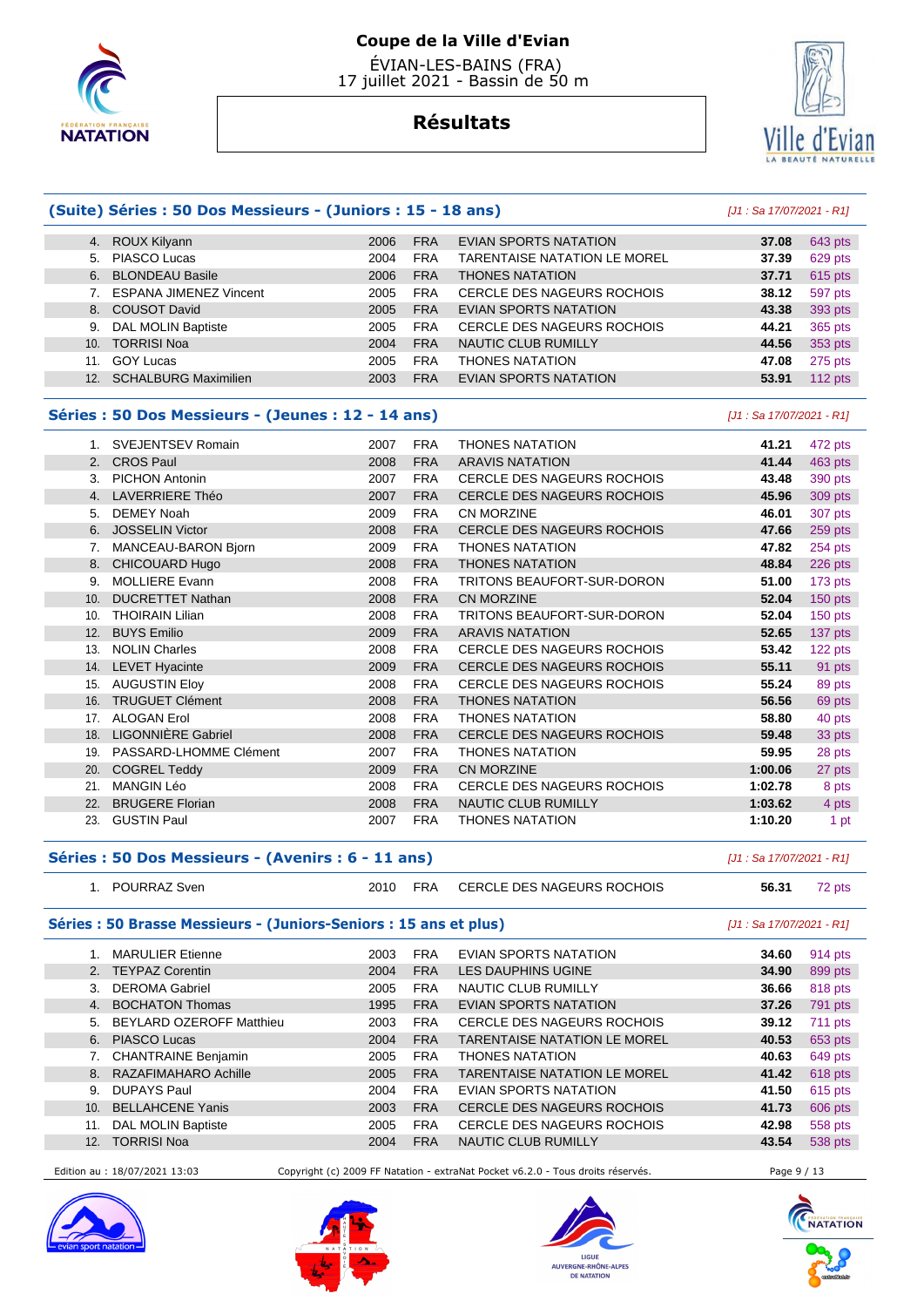

# **Résultats**



|          | (Suite) Séries : 50 Brasse Messieurs - (Juniors-Seniors : 15 ans et plus) | [J1 : Sa 17/07/2021 - R1] |            |                                     |                            |                |
|----------|---------------------------------------------------------------------------|---------------------------|------------|-------------------------------------|----------------------------|----------------|
|          | 13. CLOT Axel                                                             | 2003                      | <b>FRA</b> | <b>TARENTAISE NATATION LE MOREL</b> | 45.45                      | 470 pts        |
|          | 14. GIROD Thibault                                                        | 2006                      | <b>FRA</b> | <b>NAUTIC CLUB RUMILLY</b>          | 46.21                      | 445 pts        |
|          | 15. ALLIROL Romain                                                        | 2006                      | <b>FRA</b> | CERCLE DES NAGEURS ROCHOIS          | 47.52                      | 402 pts        |
|          | 16. SCHALBURG Maximilien                                                  | 2003                      | <b>FRA</b> | EVIAN SPORTS NATATION               | 47.93                      | 390 pts        |
|          | --- LEPORT Matthieu                                                       | 2006                      | <b>FRA</b> | <b>CERCLE DES NAGEURS ROCHOIS</b>   | <b>DSQ</b>                 |                |
|          | --- GUIGUES Noa                                                           | 2006                      | <b>FRA</b> | TRITONS BEAUFORT-SUR-DORON          | <b>DNS</b> dec             |                |
|          |                                                                           |                           |            |                                     |                            |                |
|          | Séries : 50 Brasse Messieurs - (Seniors : 19 ans et plus)                 |                           |            |                                     | [J1 : Sa 17/07/2021 - R1]  |                |
|          | 1. BOCHATON Thomas                                                        | 1995                      | <b>FRA</b> | <b>EVIAN SPORTS NATATION</b>        | 37.26                      | 791 pts        |
|          | Séries : 50 Brasse Messieurs - (Juniors : 15 - 18 ans)                    |                           |            |                                     | [J1 : Sa 17/07/2021 - R1]  |                |
|          | 1. MARULIER Etienne                                                       | 2003                      | <b>FRA</b> | EVIAN SPORTS NATATION               | 34.60                      | 914 pts        |
|          | 2. TEYPAZ Corentin                                                        | 2004                      | <b>FRA</b> | LES DAUPHINS UGINE                  | 34.90                      | 899 pts        |
|          | 3. DEROMA Gabriel                                                         | 2005                      | <b>FRA</b> | NAUTIC CLUB RUMILLY                 | 36.66                      | 818 pts        |
| 4.       | <b>BEYLARD OZEROFF Matthieu</b>                                           | 2003                      | <b>FRA</b> | <b>CERCLE DES NAGEURS ROCHOIS</b>   | 39.12                      | 711 pts        |
|          | 5. PIASCO Lucas                                                           | 2004                      | <b>FRA</b> | <b>TARENTAISE NATATION LE MOREL</b> | 40.53                      | 653 pts        |
|          | 6. CHANTRAINE Benjamin                                                    | 2005                      | <b>FRA</b> | <b>THONES NATATION</b>              | 40.63                      | 649 pts        |
|          | 7. RAZAFIMAHARO Achille                                                   | 2005                      | <b>FRA</b> | <b>TARENTAISE NATATION LE MOREL</b> | 41.42                      | 618 pts        |
|          | 8. DUPAYS Paul                                                            | 2004                      | <b>FRA</b> | <b>EVIAN SPORTS NATATION</b>        | 41.50                      | 615 pts        |
| 9.       | <b>BELLAHCENE Yanis</b>                                                   | 2003                      | <b>FRA</b> | CERCLE DES NAGEURS ROCHOIS          | 41.73                      | 606 pts        |
| 10.      | <b>DAL MOLIN Baptiste</b>                                                 | 2005                      | <b>FRA</b> | <b>CERCLE DES NAGEURS ROCHOIS</b>   | 42.98                      | 558 pts        |
|          | 11. TORRISI Noa                                                           | 2004                      | <b>FRA</b> | <b>NAUTIC CLUB RUMILLY</b>          | 43.54                      | 538 pts        |
|          | 12. CLOT Axel                                                             | 2003                      | <b>FRA</b> | <b>TARENTAISE NATATION LE MOREL</b> | 45.45                      | 470 pts        |
|          | 13. GIROD Thibault                                                        | 2006                      | <b>FRA</b> | NAUTIC CLUB RUMILLY                 | 46.21                      | 445 pts        |
|          | 14. ALLIROL Romain                                                        | 2006                      | <b>FRA</b> | <b>CERCLE DES NAGEURS ROCHOIS</b>   | 47.52                      | 402 pts        |
|          | 15. SCHALBURG Maximilien                                                  | 2003                      | <b>FRA</b> | EVIAN SPORTS NATATION               | 47.93                      | 390 pts        |
|          | --- LEPORT Matthieu                                                       | 2006                      | <b>FRA</b> | <b>CERCLE DES NAGEURS ROCHOIS</b>   | <b>DSQ</b>                 |                |
| $\cdots$ | <b>GUIGUES Noa</b>                                                        | 2006                      | <b>FRA</b> | TRITONS BEAUFORT-SUR-DORON          | <b>DNS</b> dec             |                |
|          | Séries : 50 Brasse Messieurs - (Jeunes : 12 - 14 ans)                     |                           |            |                                     | $[J1: Sa 17/07/2021 - R1]$ |                |
|          | 1. ROUX Sacha                                                             | 2007                      | <b>FRA</b> | REQUINS BLEUS BOURG-ST-MAURICE      | 45.54                      | 467 pts        |
|          | 2. JOSSELIN Victor                                                        | 2008                      | <b>FRA</b> | <b>CERCLE DES NAGEURS ROCHOIS</b>   | 46.39                      | 439 pts        |
|          | 2. MOLLIERE Evann                                                         | 2008                      | <b>FRA</b> | TRITONS BEAUFORT-SUR-DORON          | 46.39                      | 439 pts        |
|          | 4. LOZANO Romain                                                          | 2008                      | <b>FRA</b> | <b>ARAVIS NATATION</b>              | 47.21                      | 412 pts        |
|          | 5. PICHON Antonin                                                         | 2007                      | <b>FRA</b> | <b>CERCLE DES NAGEURS ROCHOIS</b>   | 47.43                      | 405 pts        |
|          | 6. CHICOUARD Hugo                                                         | 2008                      | <b>FRA</b> | <b>THONES NATATION</b>              | 47.85                      | 392 pts        |
| 7.       | <b>CROS Paul</b>                                                          | 2008                      | <b>FRA</b> | <b>ARAVIS NATATION</b>              | 48.56                      | 370 pts        |
| 8.       | <b>THOIRAIN Lilian</b>                                                    | 2008                      | <b>FRA</b> | TRITONS BEAUFORT-SUR-DORON          | 48.58                      | 370 pts        |
| 9.       | GIROUD Mathéo                                                             | 2007                      | <b>FRA</b> | NAUTIC CLUB RUMILLY                 | 50.17                      | 323 pts        |
| 10.      | <b>BUILDER Simmy</b>                                                      | 2009                      | <b>GBR</b> | <b>ARAVIS NATATION</b>              | 50.72                      | 308 pts        |
|          | 11. TRUGUET Clément                                                       | 2008                      | <b>FRA</b> | <b>THONES NATATION</b>              | 51.24                      | 294 pts        |
|          | 12. AUGUSTIN Eloy                                                         | 2008                      | <b>FRA</b> | CERCLE DES NAGEURS ROCHOIS          | 53.76                      | 230 pts        |
| 13.      | <b>ALOGAN Erol</b>                                                        | 2008                      | <b>FRA</b> | <b>THONES NATATION</b>              | 54.76                      | 206 pts        |
| 14.      | MANCEAU-BARON Bjorn                                                       | 2009                      | <b>FRA</b> | <b>THONES NATATION</b>              | 55.05                      | 200 pts        |
|          | 15. PASSARD-LHOMME Clément                                                | 2007                      | <b>FRA</b> | <b>THONES NATATION</b>              | 55.43                      | 191 pts        |
| 16.      | <b>ELDER Maxwell</b>                                                      | 2009                      | <b>GBR</b> | <b>ARAVIS NATATION</b>              | 56.11                      | 177 pts        |
|          | 17. NOLIN Charles                                                         | 2008                      | <b>FRA</b> | <b>CERCLE DES NAGEURS ROCHOIS</b>   | 57.21                      | <b>155 pts</b> |
| 18.      | <b>MANGIN Léo</b>                                                         | 2008                      | <b>FRA</b> | CERCLE DES NAGEURS ROCHOIS          | 57.32                      | 152 pts        |
| 19.      | <b>BUYS Emilio</b>                                                        | 2009                      | <b>FRA</b> | <b>ARAVIS NATATION</b>              | 57.94                      | 141 $pts$      |
| 20.      | <b>DUCRETTET Nathan</b>                                                   | 2008                      | <b>FRA</b> | <b>CN MORZINE</b>                   | 1:00.04                    | $104$ pts      |
| 21.      | <b>GUSTIN Paul</b>                                                        | 2007                      | <b>FRA</b> | <b>THONES NATATION</b>              | 1:00.65                    | 95 pts         |

Edition au : 18/07/2021 13:03 Copyright (c) 2009 FF Natation - extraNat Pocket v6.2.0 - Tous droits réservés. Page 10 / 13







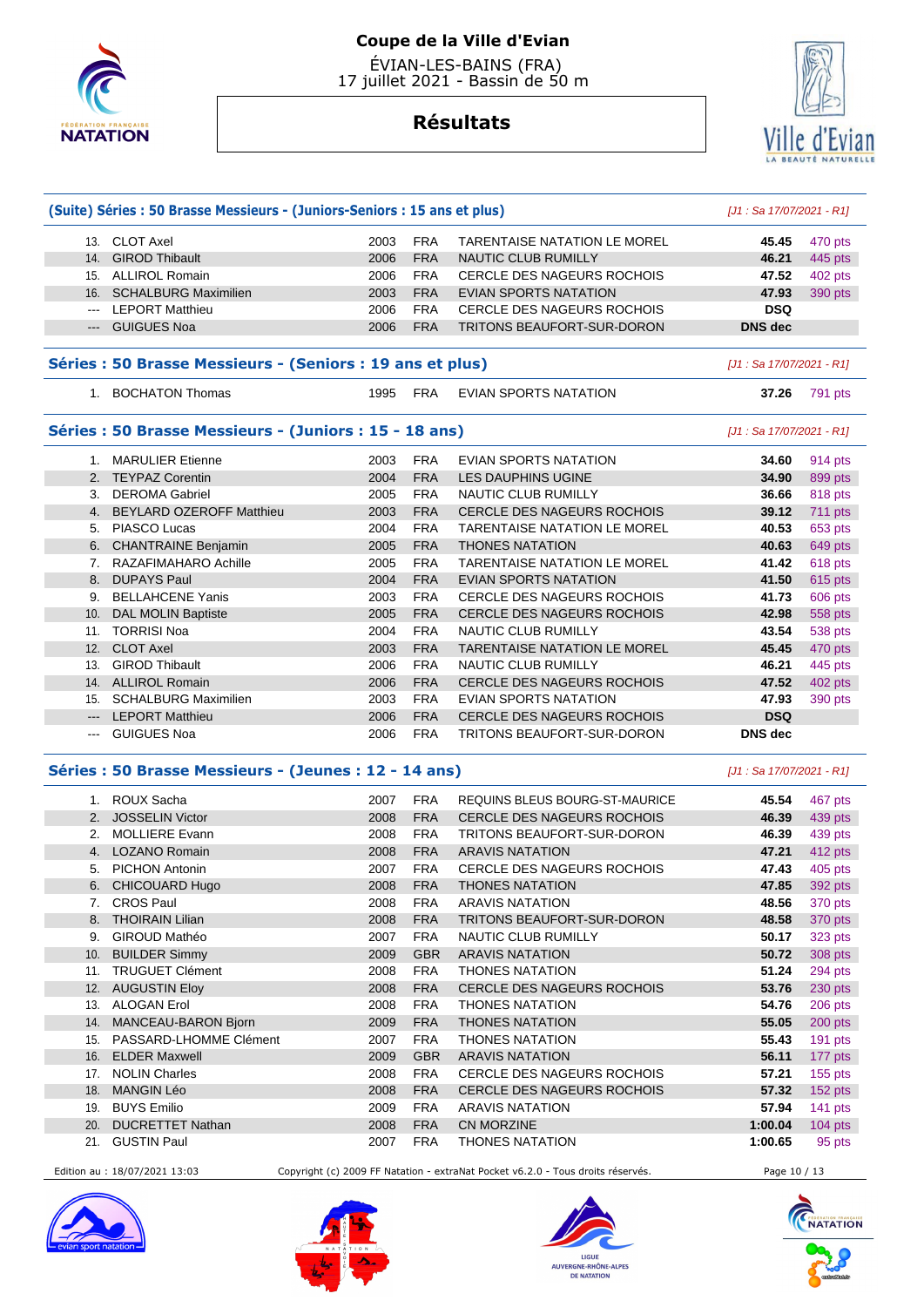

# Ville d'Evian

# **Résultats**

|               | (Suite) Séries : 50 Brasse Messieurs - (Jeunes : 12 - 14 ans)       |              |                   |                                                        | $[J1: Sa 17/07/2021 - R1]$ |                    |
|---------------|---------------------------------------------------------------------|--------------|-------------------|--------------------------------------------------------|----------------------------|--------------------|
|               | 22. DUPAYS Joseph                                                   | 2009         | <b>FRA</b>        | EVIAN SPORTS NATATION                                  | 1:00.94                    | 90 pts             |
|               | 23. LEVET Hyacinte                                                  | 2009         | <b>FRA</b>        | CERCLE DES NAGEURS ROCHOIS                             | 1:01.68                    | 80 pts             |
|               | 24. COGREL Teddy                                                    | 2009         | <b>FRA</b>        | <b>CN MORZINE</b>                                      | 1:02.83                    | 64 pts             |
|               | 25. BRUGERE Florian                                                 | 2008         | <b>FRA</b>        | NAUTIC CLUB RUMILLY                                    | 1:07.61                    | 18 pts             |
|               | 26. LOZANO Damien                                                   | 2009         | <b>FRA</b>        | <b>ARAVIS NATATION</b>                                 | 1:10.16                    | 5 pts              |
| $\sim$ $\sim$ | LAVERRIERE Théo                                                     | 2007         | FRA               | CERCLE DES NAGEURS ROCHOIS                             | <b>DSQ</b>                 |                    |
|               | Séries : 50 Brasse Messieurs - (Avenirs : 6 - 11 ans)               |              |                   |                                                        | [J1 : Sa 17/07/2021 - R1]  |                    |
|               | 1. POURRAZ Sven                                                     | 2010         | FRA               | CERCLE DES NAGEURS ROCHOIS                             | 56.76                      | 164 pts            |
|               | Séries : 50 Papillon Messieurs - (Juniors-Seniors : 15 ans et plus) |              |                   |                                                        | [J1 : Sa 17/07/2021 - R1]  |                    |
|               | 1. BEYLARD OZEROFF Matthieu                                         | 2003         | <b>FRA</b>        | CERCLE DES NAGEURS ROCHOIS                             | 29.04                      | 957 pts            |
|               | 2. BODART Baptiste                                                  | 1999         | <b>FRA</b>        | EVIAN SPORTS NATATION                                  | 29.42                      | 933 pts            |
|               | 3. CAMUS Loïc                                                       | 2001         | <b>FRA</b>        | <b>ARAVIS NATATION</b>                                 | 29.78                      | 912 pts            |
|               | 4. TEYPAZ Corentin                                                  | 2004         | <b>FRA</b>        | <b>LES DAUPHINS UGINE</b>                              | 30.61                      | 862 pts            |
| 5.            | <b>MICHELON Adrien</b>                                              | 2001         | <b>FRA</b>        | <b>EVIAN SPORTS NATATION</b>                           | 31.73                      | 798 pts            |
|               | 6. DUCRETTET Matthieu                                               | 2002         | <b>FRA</b>        | <b>EVIAN SPORTS NATATION</b>                           | 31.84                      | 792 pts            |
|               | 6. MARULIER Etienne                                                 | 2003         | <b>FRA</b>        | EVIAN SPORTS NATATION                                  | 31.84                      | 792 pts            |
|               | 8. VAULTIER Thomas                                                  | 2001         | <b>FRA</b>        | CN HAUT-GIFFRE SAMOËNS                                 | 32.11                      | 777 pts            |
| 9.            | <b>CHANEL Cyril</b>                                                 | 2005         | <b>FRA</b>        | NAUTIC CLUB RUMILLY                                    | 33.27                      | 714 pts            |
| 10.           | <b>DEROMA Gabriel</b>                                               | 2005         | <b>FRA</b>        | <b>NAUTIC CLUB RUMILLY</b>                             | 33.78                      | 687 pts            |
| 11.           | DEMEY Léo                                                           | 2004         | <b>FRA</b>        | CN MORZINE                                             | 33.98                      | 677 pts            |
|               | 12. ROUX Kilyann                                                    | 2006         | <b>FRA</b>        | <b>EVIAN SPORTS NATATION</b>                           | 34.64                      | 643 pts            |
|               | 13. MOYNE PICARD Jules                                              | 2006         | <b>FRA</b>        | CERCLE DES NAGEURS ROCHOIS                             | 35.13                      | 618 pts            |
| 14.           | <b>ROUX Mattéo</b>                                                  | 2003         | <b>FRA</b>        | EVIAN SPORTS NATATION                                  | 35.43                      | 604 pts            |
| 15.           | <b>BLONDEAU Basile</b>                                              | 2006         | <b>FRA</b>        | <b>THONES NATATION</b>                                 | 36.65                      | 546 pts            |
| 16.           | <b>ESPANA JIMENEZ Vincent</b>                                       | 2005         | <b>FRA</b>        | <b>CERCLE DES NAGEURS ROCHOIS</b>                      | 36.86                      | 536 pts            |
| 17.           | <b>DUPAYS Paul</b>                                                  | 2004         | <b>FRA</b>        | EVIAN SPORTS NATATION                                  | 36.96                      | 531 pts            |
| 18.           | <b>BOCHATON Thomas</b>                                              | 1995         | <b>FRA</b>        | EVIAN SPORTS NATATION                                  | 37.23                      | 519 pts            |
|               | 19. DELRIEU Stéphane                                                | 1971         | <b>FRA</b>        | NAUTIC CLUB RUMILLY                                    | 37.85                      | 491 pts            |
| 20.           | <b>CHANTRAINE Benjamin</b>                                          | 2005         | <b>FRA</b>        | <b>THONES NATATION</b>                                 | 39.09                      | 438 pts            |
| 21.           | RAZAFIMAHARO Achille                                                | 2005         | <b>FRA</b>        | <b>TARENTAISE NATATION LE MOREL</b>                    | 39.55                      | 419 pts            |
| 22.           | <b>GUIGUES Noa</b>                                                  | 2006         | <b>FRA</b>        | TRITONS BEAUFORT-SUR-DORON                             | 40.08                      |                    |
|               | <b>TORRISI Noa</b>                                                  | 2004         | <b>FRA</b>        |                                                        |                            | 398 pts            |
| 23.           | 24. COUSOT David                                                    | 2005         | <b>FRA</b>        | NAUTIC CLUB RUMILLY<br><b>EVIAN SPORTS NATATION</b>    | 40.49                      | 382 pts            |
|               |                                                                     |              |                   |                                                        | 40.72                      | 373 pts            |
|               | 25. CLOT Axel<br>26. GOY Lucas                                      | 2003<br>2005 | <b>FRA</b><br>FRA | <b>TARENTAISE NATATION LE MOREL</b><br>THONES NATATION | 41.43<br>42.07             | 346 pts<br>323 pts |
|               | Séries : 50 Papillon Messieurs - (Seniors : 19 ans et plus)         |              |                   |                                                        | [J1 : Sa 17/07/2021 - R1]  |                    |
|               | 1. BODART Baptiste                                                  | 1999         | <b>FRA</b>        | EVIAN SPORTS NATATION                                  | 29.42                      | 933 pts            |
|               | 2. CAMUS Loïc                                                       | 2001         | <b>FRA</b>        | <b>ARAVIS NATATION</b>                                 | 29.78                      | 912 pts            |
|               | 3. MICHELON Adrien                                                  | 2001         | <b>FRA</b>        | EVIAN SPORTS NATATION                                  | 31.73                      | 798 pts            |
|               | 4. DUCRETTET Matthieu                                               | 2002         | <b>FRA</b>        | EVIAN SPORTS NATATION                                  | 31.84                      | 792 pts            |
|               | 5. VAULTIER Thomas                                                  | 2001         | <b>FRA</b>        | CN HAUT-GIFFRE SAMOËNS                                 | 32.11                      | 777 pts            |
|               | 6. BOCHATON Thomas                                                  | 1995         | <b>FRA</b>        | EVIAN SPORTS NATATION                                  | 37.23                      | 519 pts            |
|               |                                                                     |              |                   |                                                        |                            |                    |

#### **Séries : 50 Papillon Messieurs - (Juniors : 15 - 18 ans)** [J1 : Sa 17/07/2021 - R1]

| BEYLARD OZEROFF Matthieu | 2003 FRA | CERCLE DES NAGEURS ROCHOIS  | 29.04 | 957 pts |
|--------------------------|----------|-----------------------------|-------|---------|
| 2. TEYPAZ Corentin       |          | 2004 FRA LES DAUPHINS UGINE | 30.61 | 862 pts |

Edition au : 18/07/2021 13:03 Copyright (c) 2009 FF Natation - extraNat Pocket v6.2.0 - Tous droits réservés. Page 11 / 13









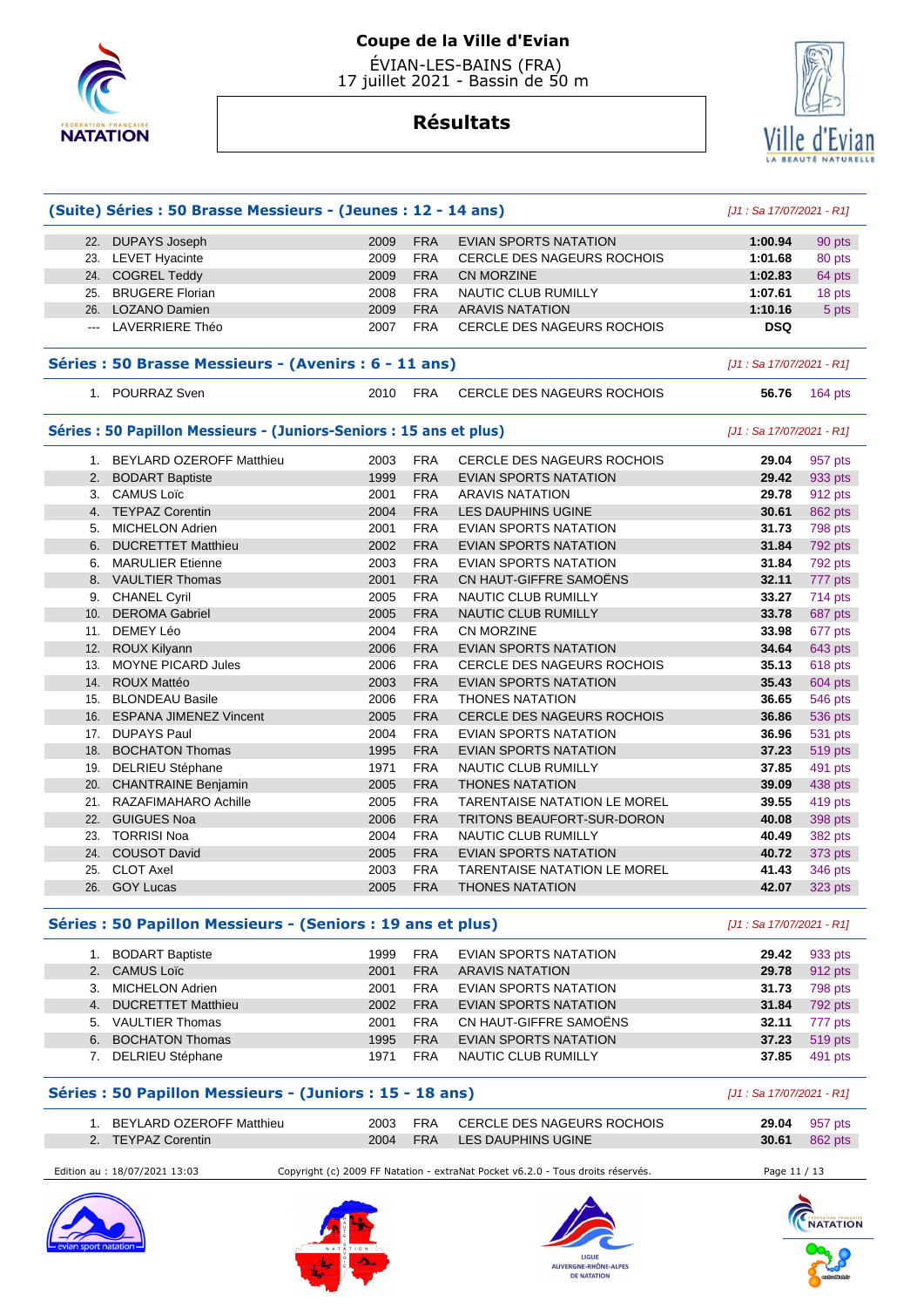

# **Coupe de la Ville d'Evian**

 ÉVIAN-LES-BAINS (FRA) 17 juillet 2021 - Bassin de 50 m

# Ville c Evian

# **Résultats**

|     | (Suite) Séries : 50 Papillon Messieurs - (Juniors : 15 - 18 ans) |      |            |                                     | [J1 : Sa 17/07/2021 - R1] |           |
|-----|------------------------------------------------------------------|------|------------|-------------------------------------|---------------------------|-----------|
|     | 3. MARULIER Etienne                                              | 2003 | <b>FRA</b> | EVIAN SPORTS NATATION               | 31.84                     | 792 pts   |
|     | 4. CHANEL Cyril                                                  | 2005 | <b>FRA</b> | <b>NAUTIC CLUB RUMILLY</b>          | 33.27                     | 714 pts   |
|     | 5. DEROMA Gabriel                                                | 2005 | <b>FRA</b> | NAUTIC CLUB RUMILLY                 | 33.78                     | 687 pts   |
| 6.  | DEMEY Léo                                                        | 2004 | <b>FRA</b> | CN MORZINE                          | 33.98                     | 677 pts   |
|     | 7. ROUX Kilyann                                                  | 2006 | <b>FRA</b> | <b>EVIAN SPORTS NATATION</b>        | 34.64                     | 643 pts   |
| 8.  | <b>MOYNE PICARD Jules</b>                                        | 2006 | <b>FRA</b> | <b>CERCLE DES NAGEURS ROCHOIS</b>   | 35.13                     | 618 pts   |
| 9.  | ROUX Mattéo                                                      | 2003 | <b>FRA</b> | <b>EVIAN SPORTS NATATION</b>        | 35.43                     | 604 pts   |
| 10. | <b>BLONDEAU Basile</b>                                           | 2006 | <b>FRA</b> | <b>THONES NATATION</b>              | 36.65                     | 546 pts   |
|     | 11. ESPANA JIMENEZ Vincent                                       | 2005 | <b>FRA</b> | CERCLE DES NAGEURS ROCHOIS          | 36.86                     | 536 pts   |
| 12. | <b>DUPAYS Paul</b>                                               | 2004 | <b>FRA</b> | EVIAN SPORTS NATATION               | 36.96                     | 531 pts   |
| 13. | <b>CHANTRAINE Benjamin</b>                                       | 2005 | <b>FRA</b> | <b>THONES NATATION</b>              | 39.09                     | 438 pts   |
|     | 14. RAZAFIMAHARO Achille                                         | 2005 | <b>FRA</b> | <b>TARENTAISE NATATION LE MOREL</b> | 39.55                     | 419 pts   |
| 15. | <b>GUIGUES Noa</b>                                               | 2006 | <b>FRA</b> | TRITONS BEAUFORT-SUR-DORON          | 40.08                     | 398 pts   |
| 16. | <b>TORRISI Noa</b>                                               | 2004 | <b>FRA</b> | <b>NAUTIC CLUB RUMILLY</b>          | 40.49                     | 382 pts   |
|     | 17. COUSOT David                                                 | 2005 | <b>FRA</b> | EVIAN SPORTS NATATION               | 40.72                     | 373 pts   |
| 18. | <b>CLOT Axel</b>                                                 | 2003 | <b>FRA</b> | <b>TARENTAISE NATATION LE MOREL</b> | 41.43                     | 346 pts   |
| 19. | <b>GOY Lucas</b>                                                 | 2005 | <b>FRA</b> | <b>THONES NATATION</b>              | 42.07                     | 323 pts   |
|     | Séries : 50 Papillon Messieurs - (Jeunes : 12 - 14 ans)          |      |            |                                     | [J1 : Sa 17/07/2021 - R1] |           |
|     | 1. PICHON Antonin                                                | 2007 | <b>FRA</b> | CERCLE DES NAGEURS ROCHOIS          | 36.30                     | 562 pts   |
| 1.  | <b>ROUX Sacha</b>                                                | 2007 | <b>FRA</b> | REQUINS BLEUS BOURG-ST-MAURICE      | 36.30                     | 562 pts   |
|     | 3. SVEJENTSEV Romain                                             | 2007 | <b>FRA</b> | <b>THONES NATATION</b>              | 36.90                     | 534 pts   |
| 4.  | <b>COULAUD Jules</b>                                             | 2007 | <b>FRA</b> | <b>CERCLE DES NAGEURS ROCHOIS</b>   | 40.30                     | 389 pts   |
|     | 5. PERRILLAT BOTTONET Eliot                                      | 2008 | <b>FRA</b> | <b>ARAVIS NATATION</b>              | 40.40                     | 385 pts   |
| 6.  | <b>DEMEY Noah</b>                                                | 2009 | <b>FRA</b> | <b>CN MORZINE</b>                   | 43.12                     | 286 pts   |
| 7.  | CHICOUARD Hugo                                                   | 2008 | <b>FRA</b> | <b>THONES NATATION</b>              | 44.27                     | 249 pts   |
| 8.  | LOZANO Romain                                                    | 2008 | <b>FRA</b> | <b>ARAVIS NATATION</b>              | 45.40                     | 215 pts   |
|     | 9. MOLLIERE Evann                                                | 2008 | <b>FRA</b> | TRITONS BEAUFORT-SUR-DORON          | 45.88                     | 201 pts   |
| 10. | <b>LAVERRIERE Théo</b>                                           | 2007 | <b>FRA</b> | <b>CERCLE DES NAGEURS ROCHOIS</b>   | 45.89                     | 201 pts   |
|     | 11. MANCEAU-BARON Bjorn                                          | 2009 | <b>FRA</b> | <b>THONES NATATION</b>              | 46.89                     | 173 pts   |
| 12. | <b>BUILDER Simmy</b>                                             | 2009 | <b>GBR</b> | <b>ARAVIS NATATION</b>              | 47.23                     | $165$ pts |
|     | 13. THOIRAIN Lilian                                              | 2008 | <b>FRA</b> | TRITONS BEAUFORT-SUR-DORON          | 48.70                     | 129 pts   |
|     | 14. JOSSELIN Victor                                              | 2008 | <b>FRA</b> | CERCLE DES NAGEURS ROCHOIS          | 54.55                     | 31 pts    |
|     | 15. ALOGAN Erol                                                  | 2008 | <b>FRA</b> | <b>THONES NATATION</b>              | 56.01                     | 17 pts    |
|     | 16. MANGIN Léo                                                   | 2008 | <b>FRA</b> | <b>CERCLE DES NAGEURS ROCHOIS</b>   | 58.45                     | 3 pts     |
|     | 17. DUCRETTET Nathan                                             | 2008 | <b>FRA</b> | CN MORZINE                          | 58.48                     | 3 pts     |
|     | 18. LEVET Hyacinte                                               | 2009 | <b>FRA</b> | <b>CERCLE DES NAGEURS ROCHOIS</b>   | 59.04                     | 1 pt      |
|     | 19. PASSARD-LHOMME Clément                                       | 2007 | <b>FRA</b> | <b>THONES NATATION</b>              | 1:02.20                   | 1 pt      |
| 20. | <b>GIROUD Mathéo</b>                                             | 2007 | <b>FRA</b> | NAUTIC CLUB RUMILLY                 | 1:02.34                   | 1 pt      |
|     | 21. COGREL Teddy                                                 | 2009 | <b>FRA</b> | <b>CN MORZINE</b>                   | 1:04.08                   | 1 pt      |
| 22. | <b>BRUGERE Florian</b>                                           | 2008 | <b>FRA</b> | <b>NAUTIC CLUB RUMILLY</b>          | 1:04.21                   | 1 pt      |
|     | 23. DUPAYS Joseph                                                | 2009 | <b>FRA</b> | <b>EVIAN SPORTS NATATION</b>        | 1:13.33                   | 1 pt      |
|     |                                                                  |      |            |                                     |                           |           |
|     | 24. BUYS Emilio                                                  | 2009 | <b>FRA</b> | <b>ARAVIS NATATION</b>              | 1:15.61                   | 1 pt      |

#### **Séries : 50 Papillon Messieurs - (Avenirs : 6 - 11 ans)** [J1 : Sa 17/07/2021 - R1]

|  |  | $\cdot$<br>Sver<br>$  -$ | 2010<br>$\sim$ $\sim$ | <b>CDA</b><br>ערד | CHOIS<br>NAGEURS<br>$\sim$ $\sim$ r<br>$\cdot$<br>≀⊢ א<br>$1$ $\rightarrow$<br>-<br>υ٢<br>$\sim$ | 1:06.84<br>. | $\sim$<br>יש |
|--|--|--------------------------|-----------------------|-------------------|--------------------------------------------------------------------------------------------------|--------------|--------------|
|--|--|--------------------------|-----------------------|-------------------|--------------------------------------------------------------------------------------------------|--------------|--------------|

#### **Séries : 200 4 Nages Messieurs - (Juniors-Seniors : 15 ans et plus)** [J1 : Sa 17/07/2021 - R1]

|  | 1. CAMUS Loïc               | 2001 | <b>FRA</b> | ARAVIS NATATION            | 2:34.93 | 793 pts   |
|--|-----------------------------|------|------------|----------------------------|---------|-----------|
|  | 2. BEYLARD OZEROFF Matthieu | 2003 | <b>FRA</b> | CERCLE DES NAGEURS ROCHOIS | 2:38.98 | $743$ pts |
|  |                             |      |            |                            |         |           |

Edition au : 18/07/2021 13:03 Copyright (c) 2009 FF Natation - extraNat Pocket v6.2.0 - Tous droits réservés. Page 12 / 13